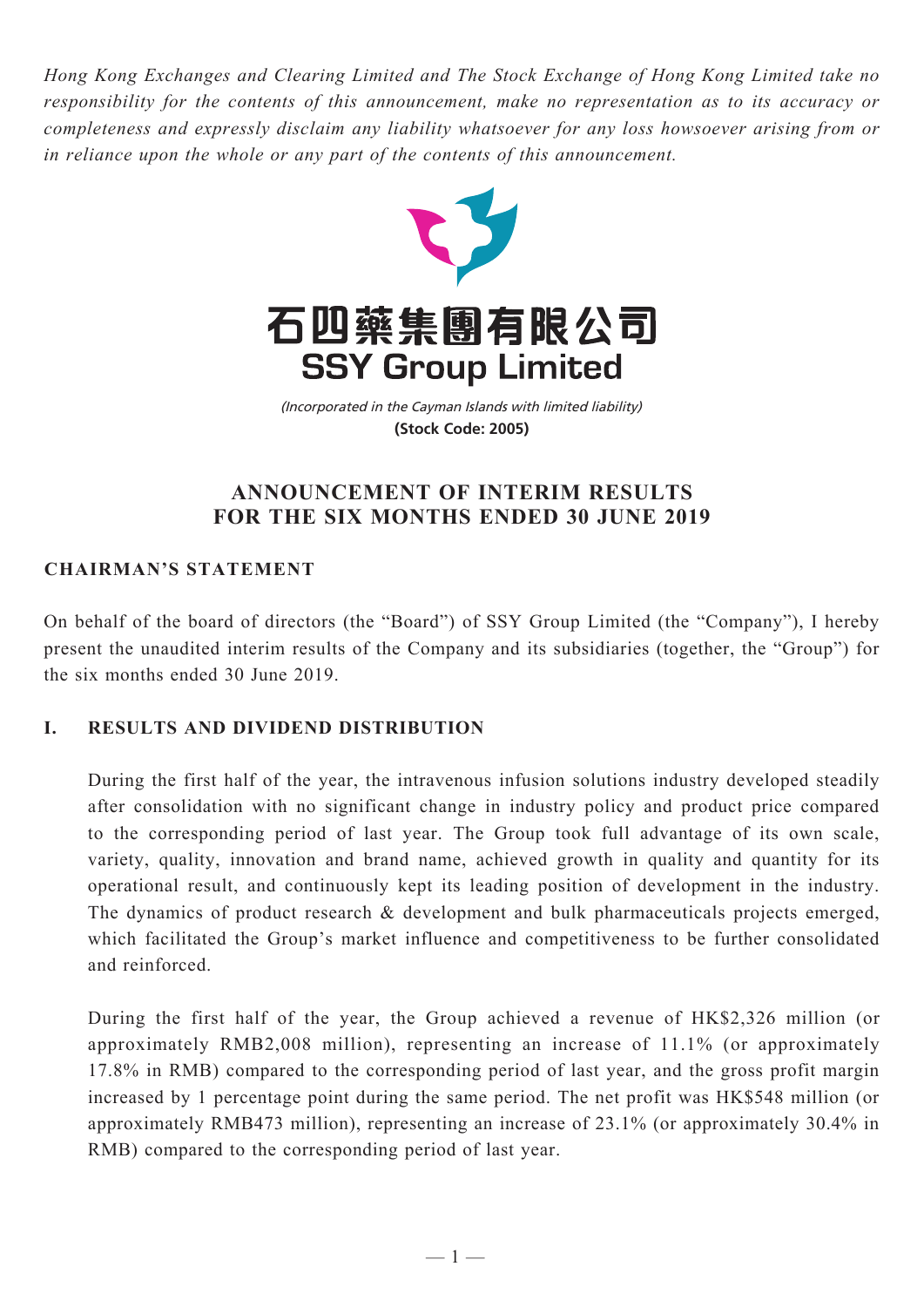The Directors resolved to pay an interim dividend of HK\$0.05 per share on 20 September 2019 to the shareholders named in the register of members of the Company on 9 September 2019, which represented a 25% increase compared to the corresponding period of last year. The total amount to be distributed is approximately HK\$152 million, representing an increase of 25.8% compared to the corresponding period of last year.

### **II. Business Review**

|                                | For the six months ended 30 June |            |           |            |          |
|--------------------------------|----------------------------------|------------|-----------|------------|----------|
|                                | 2019                             |            | 2018      |            |          |
|                                |                                  | Percentage |           | Percentage |          |
|                                | Revenue                          | of revenue | Revenue   | of revenue | Increase |
|                                | <b>HK\$'000</b>                  | %          | HK\$'000  | $\%$       | $\%$     |
|                                |                                  |            |           |            |          |
| Intravenous infusion solution  |                                  |            |           |            |          |
| and others                     | 2,244,503                        | 96.5       | 2,011,191 | 96.1       | 11.6     |
| (Including: Non-PVC soft bag & |                                  |            |           |            |          |
| upright soft bag               |                                  |            |           |            |          |
| infusion solution              | 1,285,192                        | 55.3       | 1,249,188 | 59.7       | 2.9      |
| PP plastic bottle              |                                  |            |           |            |          |
| infusion solution              | 422,733                          | 18.1       | 399,252   | 19.1       | 5.9      |
| Glass bottle infusion          |                                  |            |           |            |          |
| solution                       | 264,442                          | 11.4       | 229,990   | 11.0       | 15.0     |
| Ampoule injection              | 150,739                          | 6.5        | 36,586    | 1.7        | 312.0    |
| Others)                        | 121,397                          | 5.2        | 96,175    | 4.6        | 26.2     |
|                                |                                  |            |           |            |          |
| Medical materials              | 81,326                           | 3.5        | 81,575    | 3.9        | (0.3)    |
|                                |                                  |            |           |            |          |
| Total                          | 2,325,829                        | 100        | 2,092,766 | 100        | 11.1     |

# *(I) Sales of Products*

During the first half of 2019, we emphasised on the reinforcement of penetration rate in major provincial markets. We completed market development for over 100 new hospitals, focused on adjustments to product mix, improved the sales growth of therapeutic infusion solutions, and ensured that both production and sales of the Company's products were vigorous. We continued to be the Company with the fastest growth of production and sales volume in the intravenous infusion solutions industry. During the first half of the year, the sales volume of the intravenous infusion solutions, being the dominant products, reached approximately 780 million bottles/bags, representing an increase of approximately 8% compared to the corresponding period of last year, of which the proportion of therapeutic infusion solutions increased to 21.5%, representing an increase of 1.7 percentage points compared to the corresponding period of last year.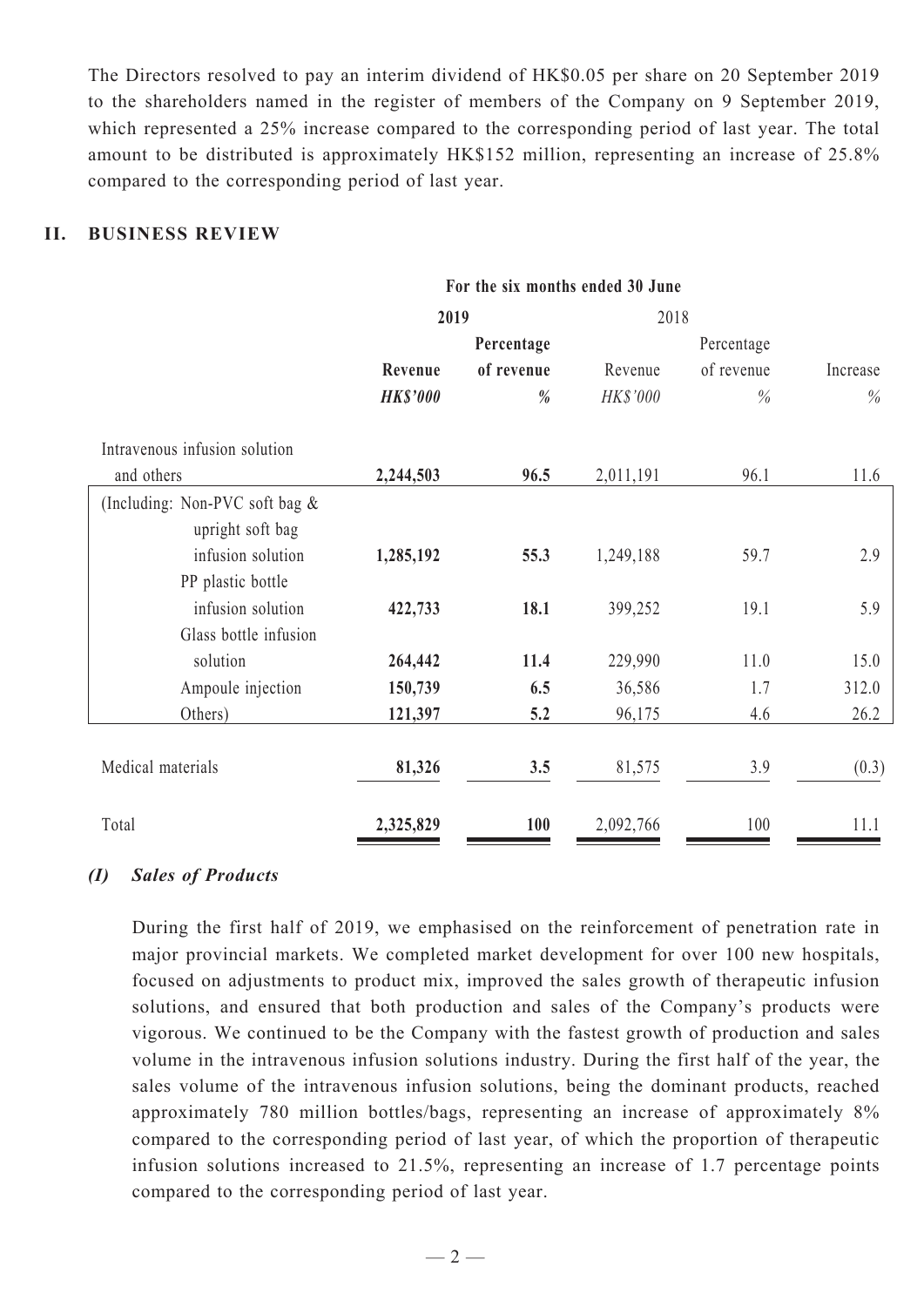Ampoule products had a fast growth. During the first half of the year, the sales of ampoule products amounted to HK\$151 million, representing a growth of 312% compared to the corresponding period of last year.

In recent years, access to different markets by newly approved products has been gradually completed with sales promotion for such products being facilitated in different provinces. All-round evaluation that is necessary for market development has been actively conducted for such products, which paved the way for subsequent market access and medical insurance. Of those, the tendering/online tender of Moxifloxacin Sodium Chloride Injection has been completed in 12 provinces and has formed the sales in 16 provinces, achieving a sales of HK\$40,170,000 during the first half of 2019. With the progress of market access and development in hospitals in the second half of the year, there will be significant growth in sales and strong momentum in development. Arbidol capsules were listed in the National Medical Insurance Catalogue 2019 and will provide new impetus to the growth in the Company's results.

The export sales to foreign countries kept growing steadily with a growth of 13% in volume during the first half of the year as compared to corresponding period of last year. We completed the export registration procedures and obtained registration certificates for 20 product specifications, including Metronidazole and Sodium Chloride Injection, Ciprofloxacin Lactate Injection, 18AA Amino Acid Injection and Sodium Lactated Ringer's Injection, in 6 countries including Philippines, Bolivia, Uzbekistan and Jamaica, and increased 3 new countries for export.

In respect of medical materials, Jiangsu Best brought its own technological advantages into play in active response to the policy for examination and approval associated with pharmaceutical products. During the first half of the year, there were 4 sets of registration numbers obtained for medical materials of butyl rubber stopper. As far as the policy for national medical reform was concerned, a consistency evaluation for injection was conducted in active concert with the enterprises of pharmaceutical formulation. During the first half of the year, there were 10 types of injection submitted to Centre for Drug Evaluation for consistency evaluation from 4 companies in respect of rubber stopper products.

The Company was consecutively listed in Top 100 enterprises in China Pharmaceutical Industry in year 2017 and year 2018. The Company was ranked 96th in year 2017 and jumped up to 76th in year 2018, achieving an accelerated growth within the industry. The Company was recognized as the "Leading Enterprise in Internationalization of Formulation" for 3 consecutive years in the "2019 Award for Top 100 Internationalized Pharmaceutical Companies" event held by the China Chamber of Commerce for Import & Export of Medicines & Health Products.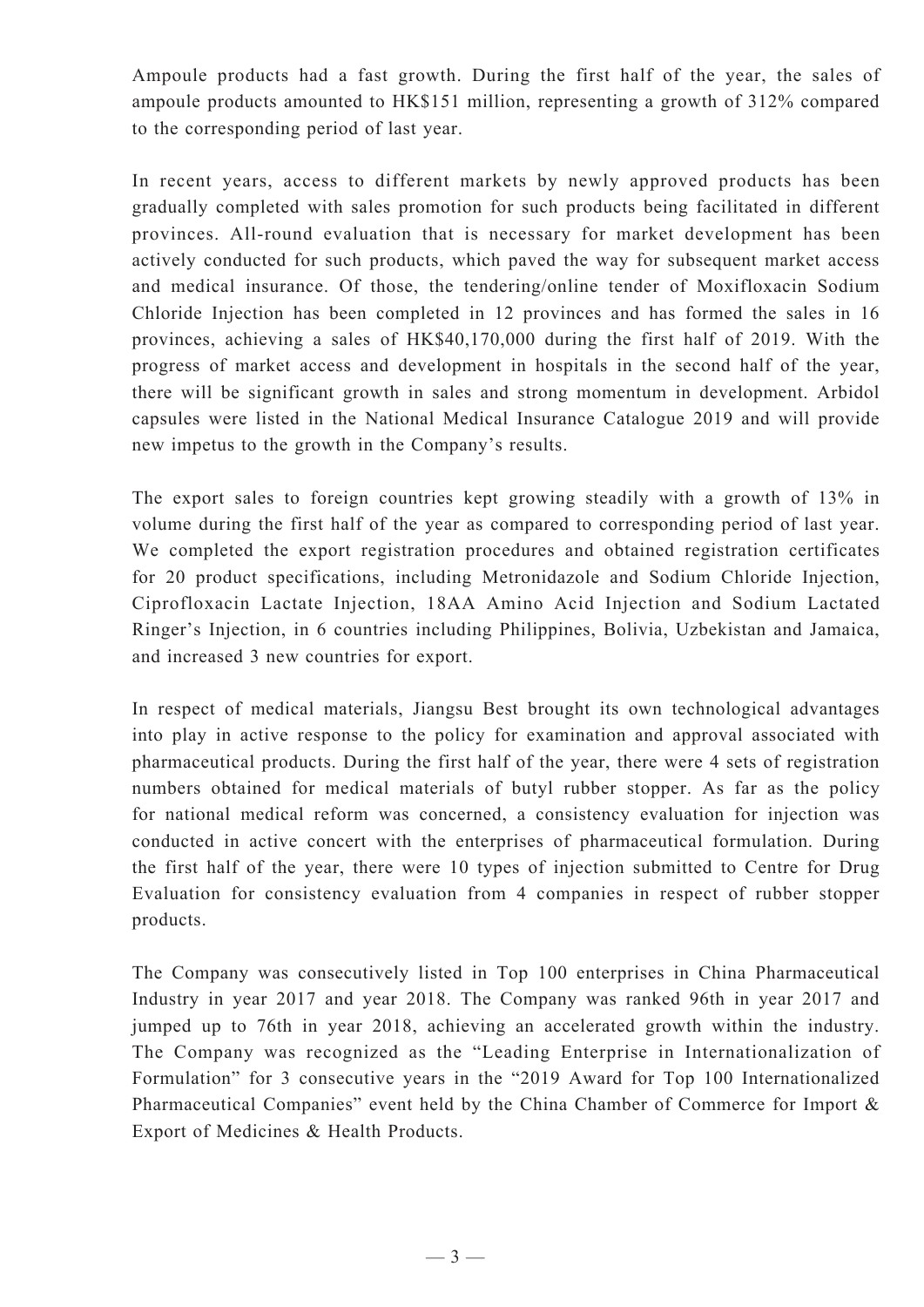# *(II) Research and Development of New Products*

Technological innovation capabilities have been further enhanced, gradually forming a set of comprehensive, scientific and transparent systems for technical innovation. In the first half of year 2019, preparation works for reaccreditations of National Centre for Enterprise Technology, Model Enterprises for National Technology Innovation, National and Local Joint Laboratory and Workstation for Postdoctoral Scientific Research have been started. Application of China's Patent Award and Dominating Enterprise of National Intellectual Property have submitted to National Intellectual Property Administration, which was important for the Company to remain in "the front row of the national team" in terms of technology innovation competence and level.

Achievements from new innovations have been emerging. During the first half of the year, submissions for registration of 60 items were completed, of which 5 items obtained consistency evaluation and 4 items related to raw and auxiliary package assessment. The Company has obtained 14 approvals for production of generic drugs, of which Tirofiban Hydrochloride and Sodium Chloride Injection, a cardiovascular drug clinically used to treat acute coronary syndrome, was viewed as a theraputical drug of great potential in promoting for clinical use and thus a key product for the Company's performance development. Approval for peritoneal dialysis solution series, combining with the Company's existing hemodialysis product portfolio will bring the Company to the market of dialysis products with a nice room for market growth. Hydroxyethyl starch 130 sodium chloride injection will win a place in the blood volume and anaesthetic markets. Fluconazole tablet with its two specifications 50mg & 150mg passing consistency evaluation, of which that of 150mg specification being the first type passing consistency evaluation in the PRC, will bring better market potential into effect in future national product tendering.

# *(III) Development of Projects*

To satisfy the market demand, the Company's newly-built high-value-added infusion production line for large volume and specification such as hemofiltration solution and peritoneal dialysis solution, with GMP certification obtained in May and 20 million bags/ year as designed capacity, has already been in production and operation.

By speeding up the construction of the Group's pharmaceutical R&D platform, pilot-run and industrialized ancillary projects, the main building as well as ancillary construction and structures have already been completed and are ready for use by the end of 2019.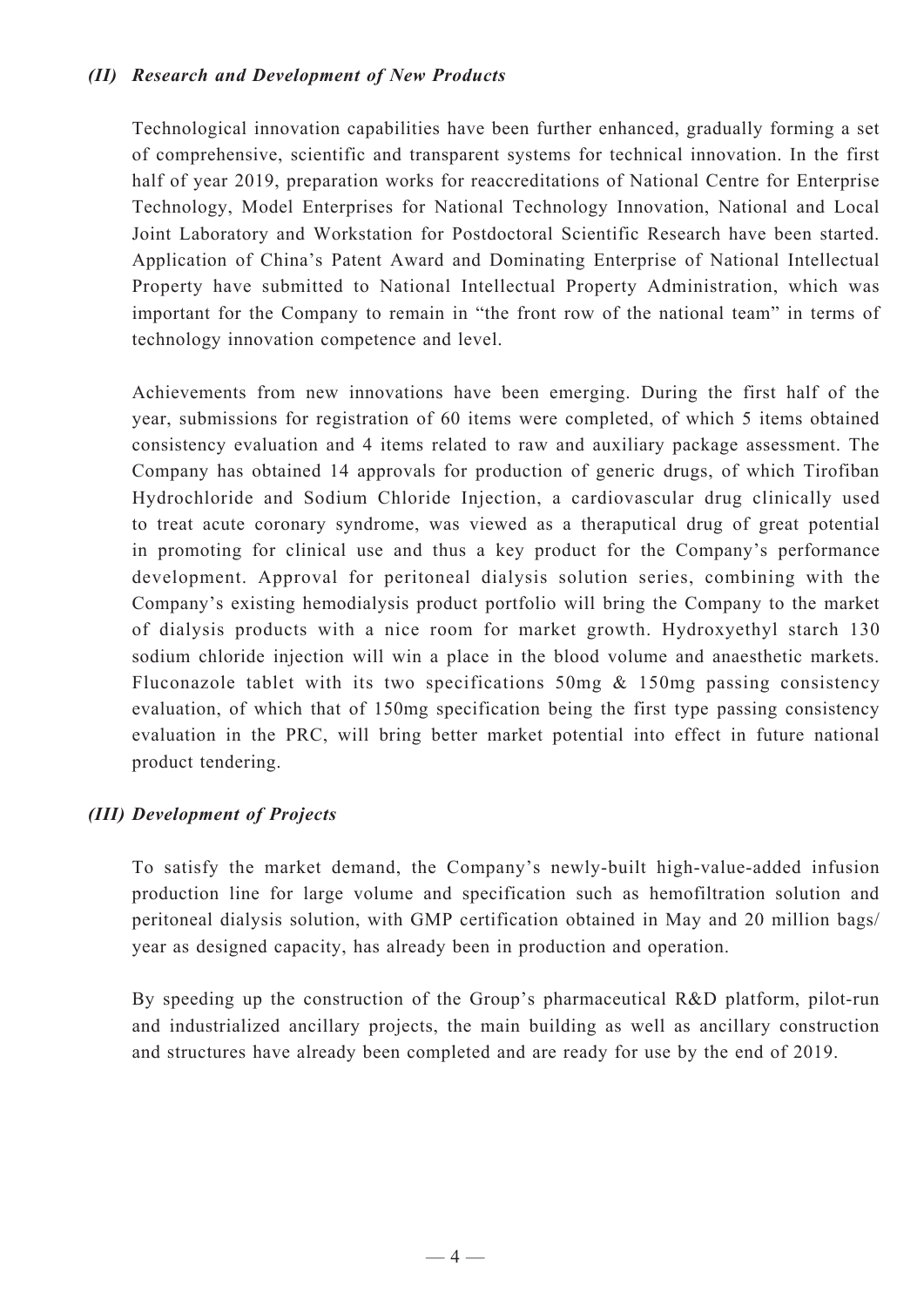The phase-one bulk pharmaceuticals project, which was invested and constructed in Bohai new district under Hebei Guangxiang Pharmaceutical Co., Ltd., has been completed and come into trial-run production. It was planned for an on-spot inspection for GMP certification in August 2019. Since the construction of the project, participation in international market competition and efficiency enhancement has been regarded as a foothold while advanced technological ideas such as bulk pharmaceutical synthesis, reduction, separation and extraction as well as artifices and new devices have been introduced and applied. Innovation and breakthrough, where competitive edges have been created, have been achieved in the key sessions such as quality risk control, ecological environmental protection and safety energy conservation, where the level of automation is leading in the PRC.

### **III. PROSPECTS FOR DEVELOPMENT**

Looking ahead for the second half of the year, the global economy will be more complicated and dynamic. Facing numerous uncertain factors such as national medical payment system, "4+7" centralised procurement and trade conflicts, the Group will keep its composure, maintain its dominant products in the leading position of intravenous infusion solution market, expand the market share of therapeutic infusion solution products, actively release bulk pharmaceuticals' production capacity, enhance the utilisation rate of ampoule production lines, keep the progress of implementation of innovative drugs and consistency evaluations, improve continously the business and product mix as well as raise the expectation on earnings.

Regarding the research and development of new products, the Company will adhere to the new products development idea of "combining generic drugs and innovative drugs" with injection as the basis, reinforcing the Company's technological and product advantages in the intravenous infusion solutions industry of China. Besides, we will comprehensively promote the development of new products for therapeutic injections and focus on various fields including treatment of chronic disease, circulatory systems, emergency anaesthesia drugs, antipyretic and analgesic drugs as well as the new anti-infective therapy. We expect to obtain approximately 6 production approvals for injection and oral formulation in the second half of this year.

The Group intends to gradually create a product series of high-end anti-infective intravenous infusion solutions focusing on Moxifloxacin Hydrochloride Sodium Chloride Injection as well as Levornidazole and Sodium Chloride Injection & Linezolid and Glucose Injection (type 2.1 innovative drug in China awaiting approval), and create a product series in the respiratory field including Bromhexine Hydrochloride Injection, Ambroxol Hydrochloride products and Doxofylline for Injection. Hemodialysis and peritoneal product series will form the Company's product portfolio in the field of kidney disease and dialysis. Through developing new microspheres, Liposomal High-end Injection, Lyophilized Powder Injection, Dualchamber Bag, Multi-chamber Bag and Aseptic Filling Injection, the Company gradually establishes its leading position in injections in terms of high-end drug delivery system and innovative packaging form. For the innovative drugs, there are nearly a hundred compounds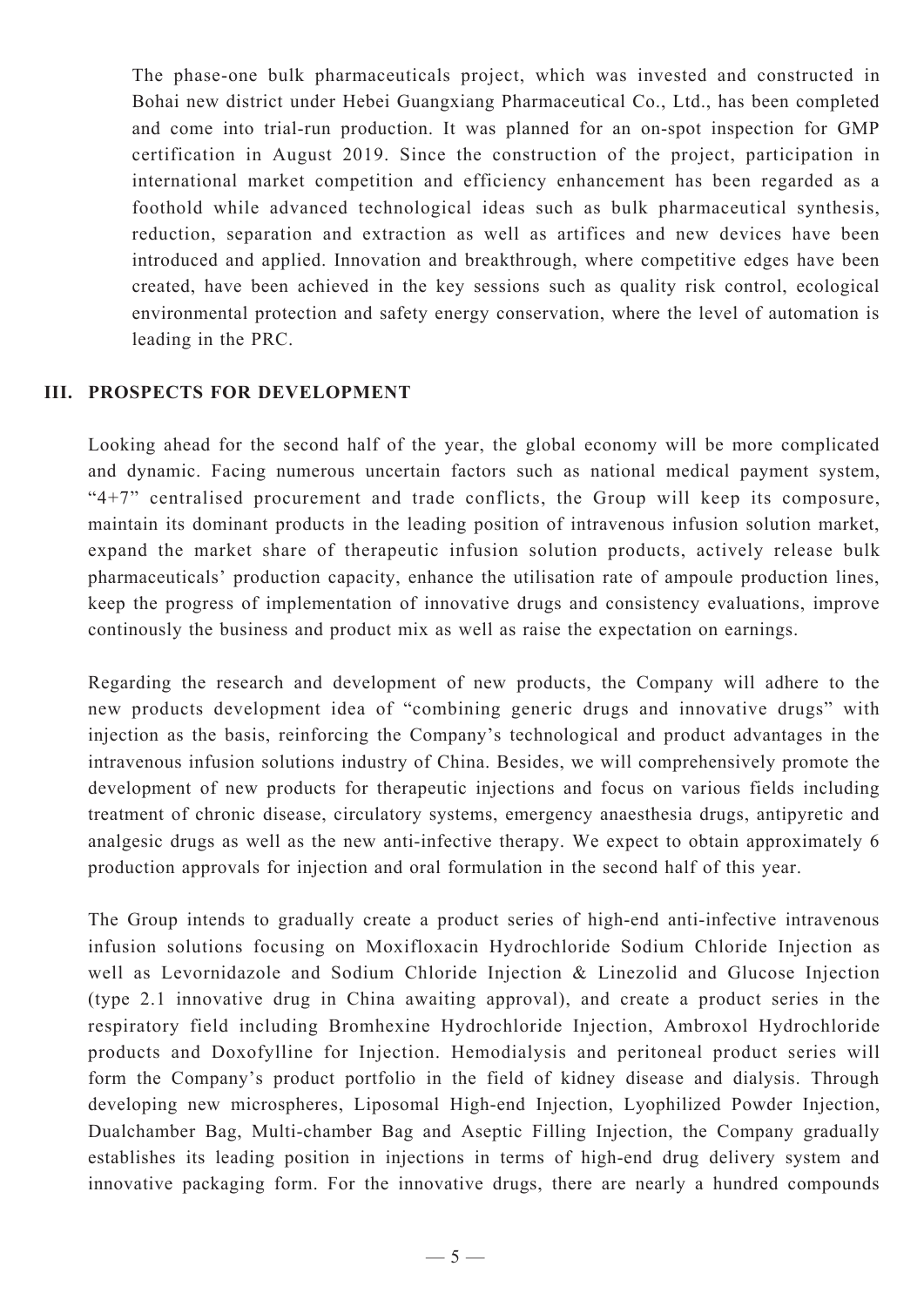under research. Among of which, the phase I clinical trial of type 1 anti-tumor new drug NP-01 will commence in January 2020. Currently, 3 highly active target compounds are selected from our self-developed series of compound for treating pulmonary hypertension. Meanwhile, a preliminary animal experimentation of new type of anti-epileptic compound QO-83 indicates a good potential of drug-formation. For the development of AND-9 and EH-201 innovative drug under type 1 chemical drug and Miriplatin innovative drug under type 2 chemical drug, the pharmacodynamics study and safety assessment work have started as scheduled. We will complete the registration for the study on terbutaline spray and explore the market in the area of new respiratory formulations. Meanwhile, we will complete the development for registration of the WHO recommended oral rehydration salts III for children, and gradually entered the children's oral medication market. We will also put larger effort in the development of innovative drugs which are not yet meeting clinical need, in order to create the third growth pole for the Company's oral formulation.

Jiangsu Best will try its best to continue following up the progress of consistency evaluation for injections in the second half of the year, accelerate the submission of registration numbers for the pen syringe made of butyl rubber stopper and laminated rubber stopper, and strive to obtain the registration number for medical materials.

The phase-one bulk pharmaceuticals project under Hebei Guangxiang Pharmaceutical Co., Ltd. will complete on-spot inspection for GMP certification in the second half of the year. While establishing domestic and international sales channels, we will speed up releasing production capacity, put a great effort in establishing quality and cost advantages, result in the mass production of bulk pharmaceuticals including caffeine, theophylline, aminophylline, metronidazole and nifedipine, and foster a growth pole for the Group's new development.

We are full of confidence on the future development of the Company. Leveraging on the competitive edges on our scale, quality and lean management in the industry, our development will definitely be strengthened further despite strong market competition. We are committed to bringing satisfactory return to our investors.

I would like to take this opportunity to express our gratitude to our investors and all staff of the Group for their support to the development of the Company.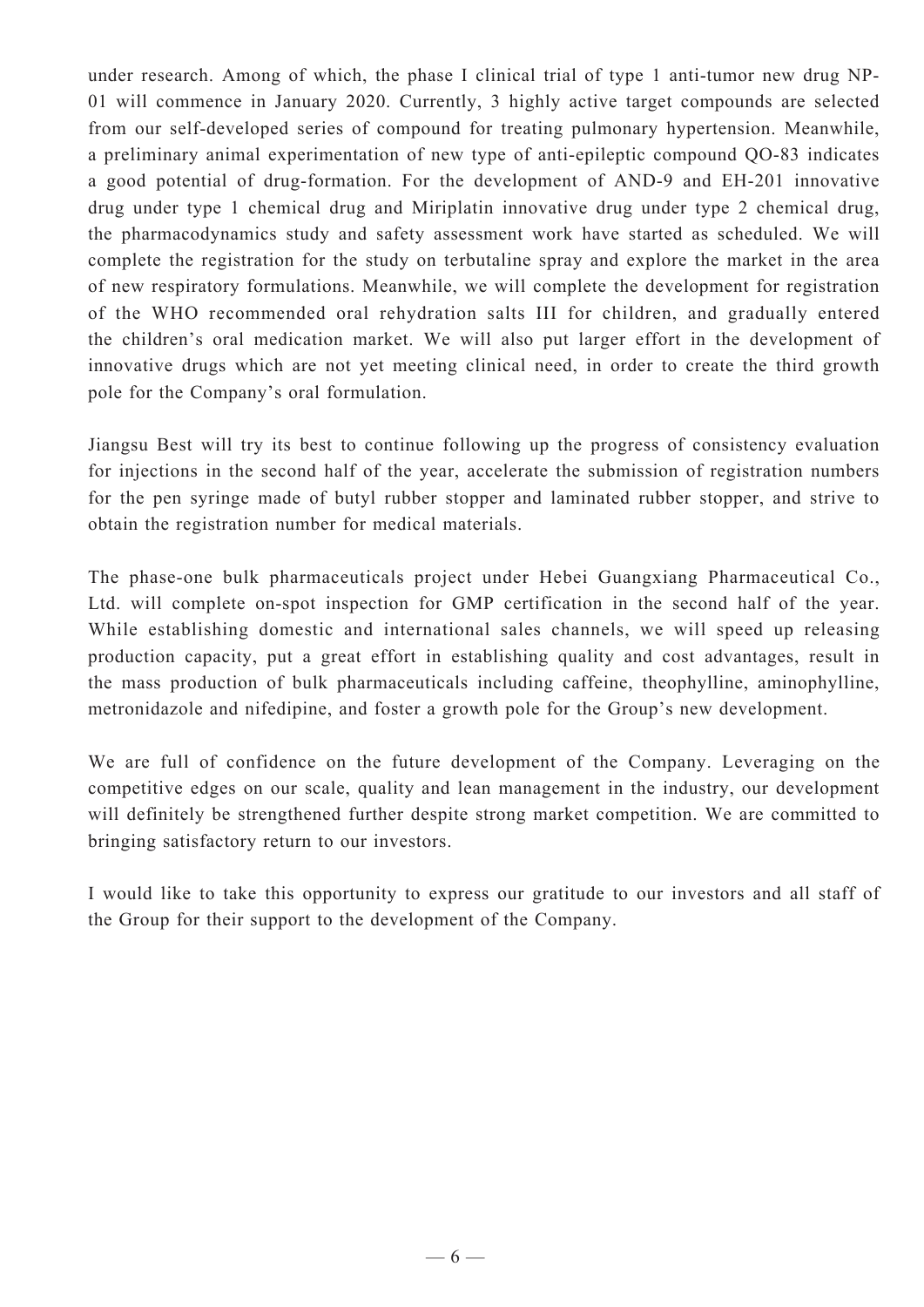# **Consolidated statement of profit or loss and other comprehensive income**

*for the six months ended 30 June 2019 (unaudited) (Expressed in Hong Kong dollars)*

|                                                                                                                                                                                    |                | Six months ended 30 June |                        |
|------------------------------------------------------------------------------------------------------------------------------------------------------------------------------------|----------------|--------------------------|------------------------|
|                                                                                                                                                                                    |                | 2019                     | 2018                   |
|                                                                                                                                                                                    |                |                          | (Note)                 |
|                                                                                                                                                                                    | <b>Note</b>    | <b>HK\$'000</b>          | HK\$'000               |
| Revenue                                                                                                                                                                            | $\mathfrak{Z}$ | 2,325,829                | 2,092,766              |
| Cost of sales                                                                                                                                                                      |                | (835,573)                | (772, 557)             |
| Gross profit                                                                                                                                                                       |                | 1,490,256                | 1,320,209              |
| Other net income                                                                                                                                                                   |                | 8,742                    | 5,120                  |
| Selling and distribution costs                                                                                                                                                     |                | (651, 777)               | (629, 609)             |
| General and administrative expenses                                                                                                                                                |                | (175, 333)               | (150, 608)             |
| <b>Profit from operations</b>                                                                                                                                                      |                | 671,888                  | 545,112                |
| Finance income                                                                                                                                                                     |                | 9,331                    | 5,288                  |
| Finance costs                                                                                                                                                                      |                | (24, 894)                | (27, 323)              |
| Finance costs — net                                                                                                                                                                | 4(a)           | (15, 563)                | (22, 035)              |
| Profit before taxation                                                                                                                                                             | $\overline{A}$ | 656,325                  | 523,077                |
| Income tax                                                                                                                                                                         | 5              | (105,709)                | (76, 385)              |
| Profit for the period                                                                                                                                                              |                |                          | <b>550,616</b> 446,692 |
| Other comprehensive income for the period, net of nil tax<br>Items that may be reclassified subsequently to profit or loss:<br>Exchange differences on translation to presentation |                |                          |                        |
| currency                                                                                                                                                                           |                |                          | $(31,576)$ $(57,692)$  |
| Other comprehensive income for the period                                                                                                                                          |                |                          | $(31,576)$ $(57,692)$  |
| Total comprehensive income for the period                                                                                                                                          |                | 519,040                  | 389,000                |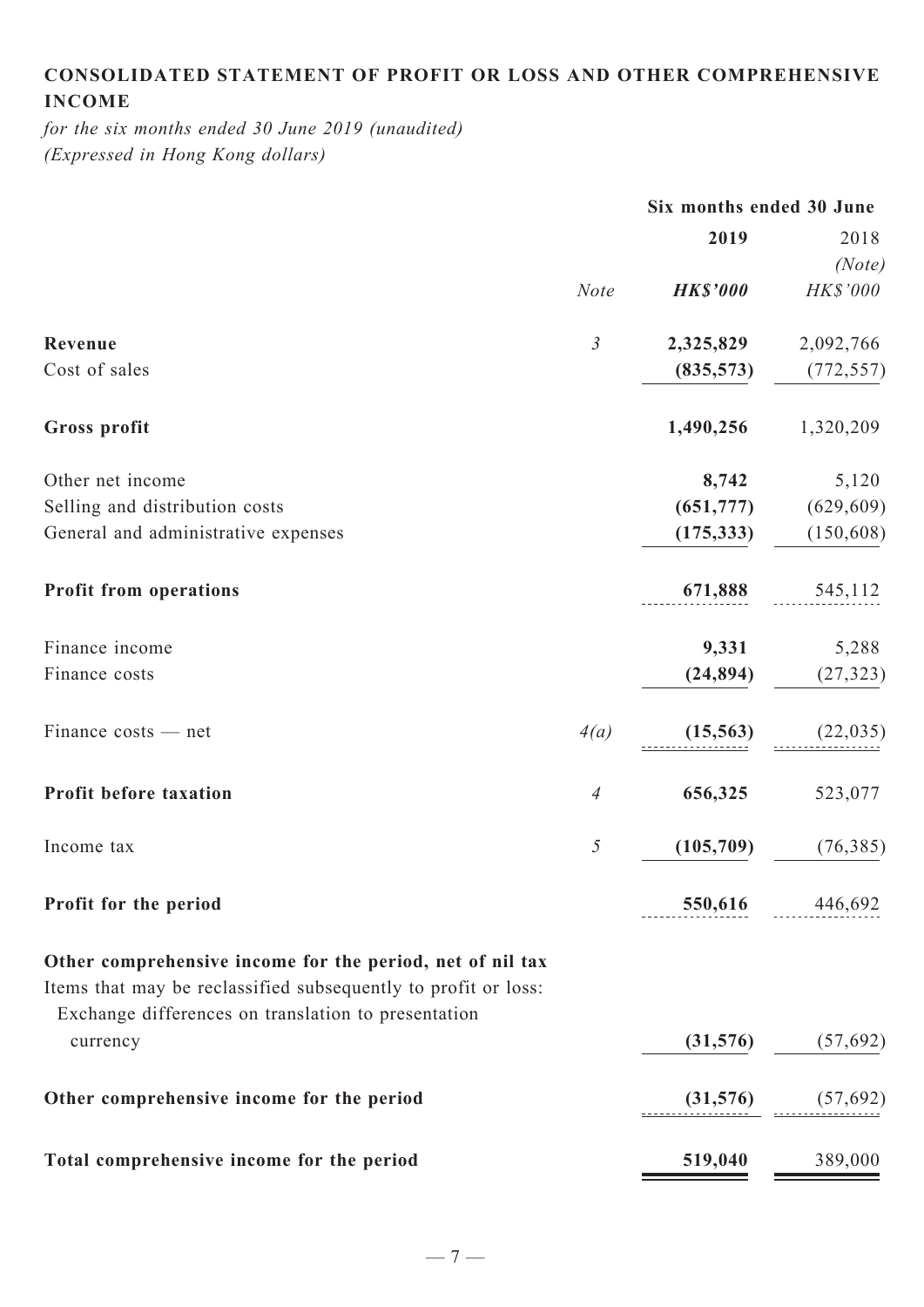|                                             |             | Six months ended 30 June |            |
|---------------------------------------------|-------------|--------------------------|------------|
|                                             |             | 2019                     | 2018       |
|                                             |             |                          | (Note)     |
|                                             | <b>Note</b> | <b>HK\$'000</b>          | HK\$'000   |
| Profit attributable to:                     |             |                          |            |
| Equity shareholders of the Company          |             | 548,244                  | 445,545    |
| Non-controlling interests                   |             | 2,372                    | 1,147      |
| Profit for the period                       |             | 550,616                  | 446,692    |
| Total comprehensive income attributable to: |             |                          |            |
| Equity shareholders of the Company          |             | 517,650                  | 392,674    |
| Non-controlling interests                   |             | 1,390                    | (3,674)    |
| Total comprehensive income for the period   |             | 519,040                  | 389,000    |
| Earnings per share                          | 6           |                          |            |
| <b>Basic</b>                                |             | <b>HK\$0.1817</b>        | HK\$0.1497 |
| Diluted                                     |             | <b>HK\$0.1799</b>        | HK\$0.1468 |

*Note:*

The Group has initially applied HKFRS 16 at 1 January 2019 using the modified retrospective approach. Under this approach, comparative information is not restated. See note 2.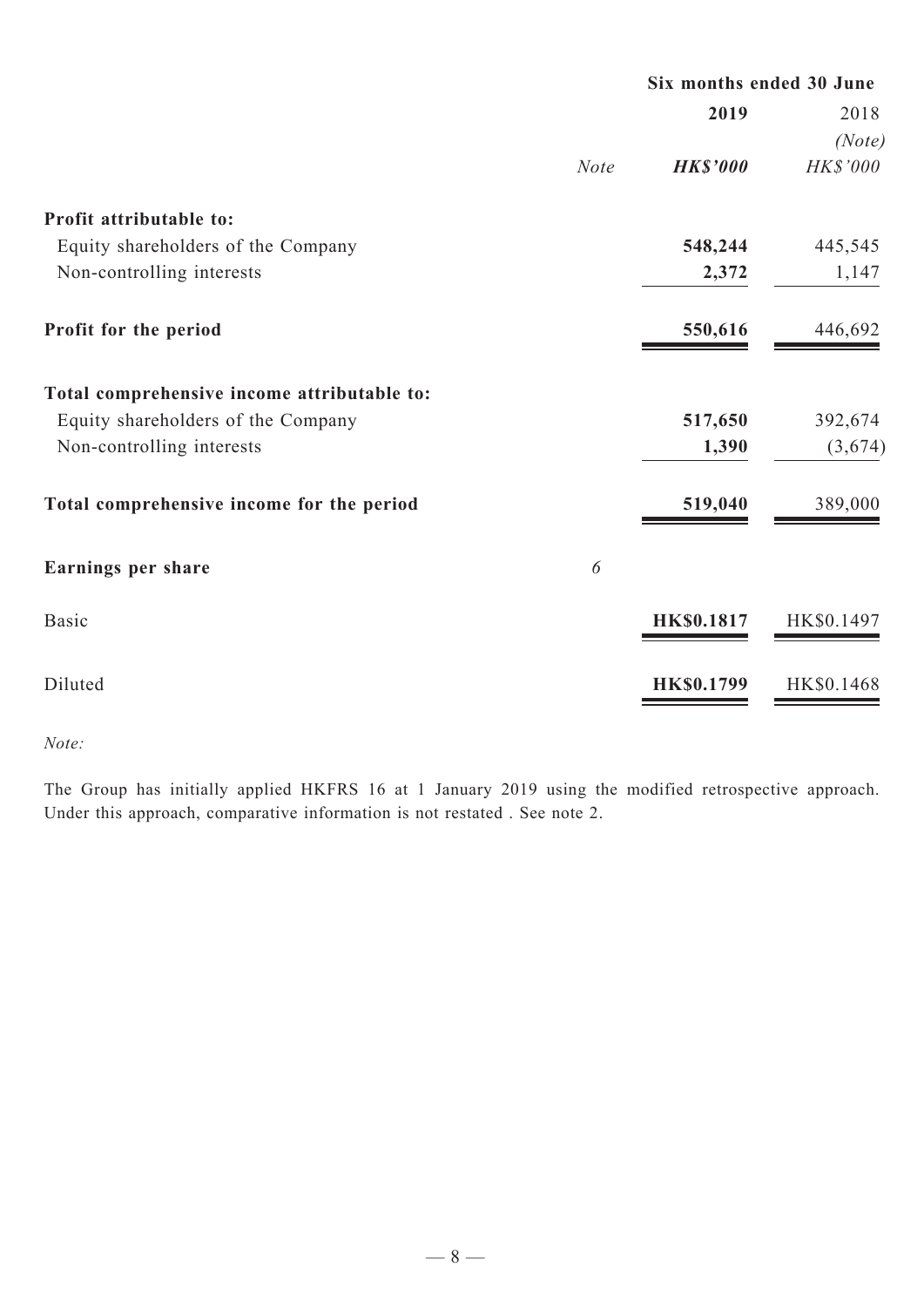# **Consolidated statement of financial position**

*at 30 June 2019 (unaudited) (Expressed in Hong Kong dollars)*

|                                                          |                         | At 30 June 2019 |                 | At 31 December 2018<br>(Note) |                 |
|----------------------------------------------------------|-------------------------|-----------------|-----------------|-------------------------------|-----------------|
|                                                          | <b>Note</b>             | <b>HK\$'000</b> | <b>HK\$'000</b> | <b>HK\$'000</b>               | <b>HK\$'000</b> |
| <b>Non-current assets</b>                                |                         |                 |                 |                               |                 |
| Property, plant and equipment                            |                         |                 | 3,103,745       |                               | 2,879,018       |
| Land use rights                                          | $\overline{\mathbf{2}}$ |                 |                 |                               | 272,004         |
| Right-of-use assets                                      | $\overline{2}$          |                 | 272,805         |                               |                 |
| Intangible assets                                        |                         |                 | 505,249         |                               | 499,056         |
| Deferred tax assets                                      |                         |                 | 8,994           |                               | 9,139           |
| Fixed deposits                                           |                         |                 | 284,201         |                               | 114,129         |
|                                                          |                         |                 | 4,174,994       |                               | 3,773,346       |
| <b>Current assets</b>                                    |                         |                 |                 |                               |                 |
| Inventories                                              |                         | 446,237         |                 | 422,504                       |                 |
| Trade and bills receivables<br>Prepayments, deposits and | $\overline{7}$          | 1,649,849       |                 | 1,271,424                     |                 |
| other receivables<br>Pledged bank deposits and           |                         | 245,779         |                 | 216,081                       |                 |
| time deposits                                            |                         | 206,364         |                 | 252,671                       |                 |
| Cash and cash equivalents                                |                         | 583,530         |                 | 902,062                       |                 |
|                                                          |                         |                 |                 |                               |                 |
|                                                          |                         | 3, 131, 759     |                 | 3,064,742                     |                 |
| Assets held for sale                                     |                         | 42,340          |                 | 42,657                        |                 |
|                                                          |                         | 3,174,099       |                 | 3,107,399                     |                 |
| <b>Current liabilities</b>                               |                         |                 |                 |                               |                 |
| Borrowings                                               |                         | 656,838         |                 | 448,383                       |                 |
| Trade payables                                           | 8                       | 175,375         |                 | 148,505                       |                 |
| Contract liabilities                                     |                         | 18,826          |                 | 32,659                        |                 |
| Lease liabilities                                        | 2(d)                    | 3,402           |                 |                               |                 |
| Accruals and other payables                              |                         | 663,916         |                 | 720,031                       |                 |
| Income tax payable                                       |                         | 43,117          |                 | 49,375                        |                 |
|                                                          |                         | 1,561,474       |                 | 1,398,953                     |                 |
| Net current assets                                       |                         |                 | 1,612,625       |                               | 1,708,446       |
| <b>Total assets less current</b>                         |                         |                 |                 |                               |                 |
| liabilities                                              |                         |                 | 5,787,619       |                               | 5,481,792       |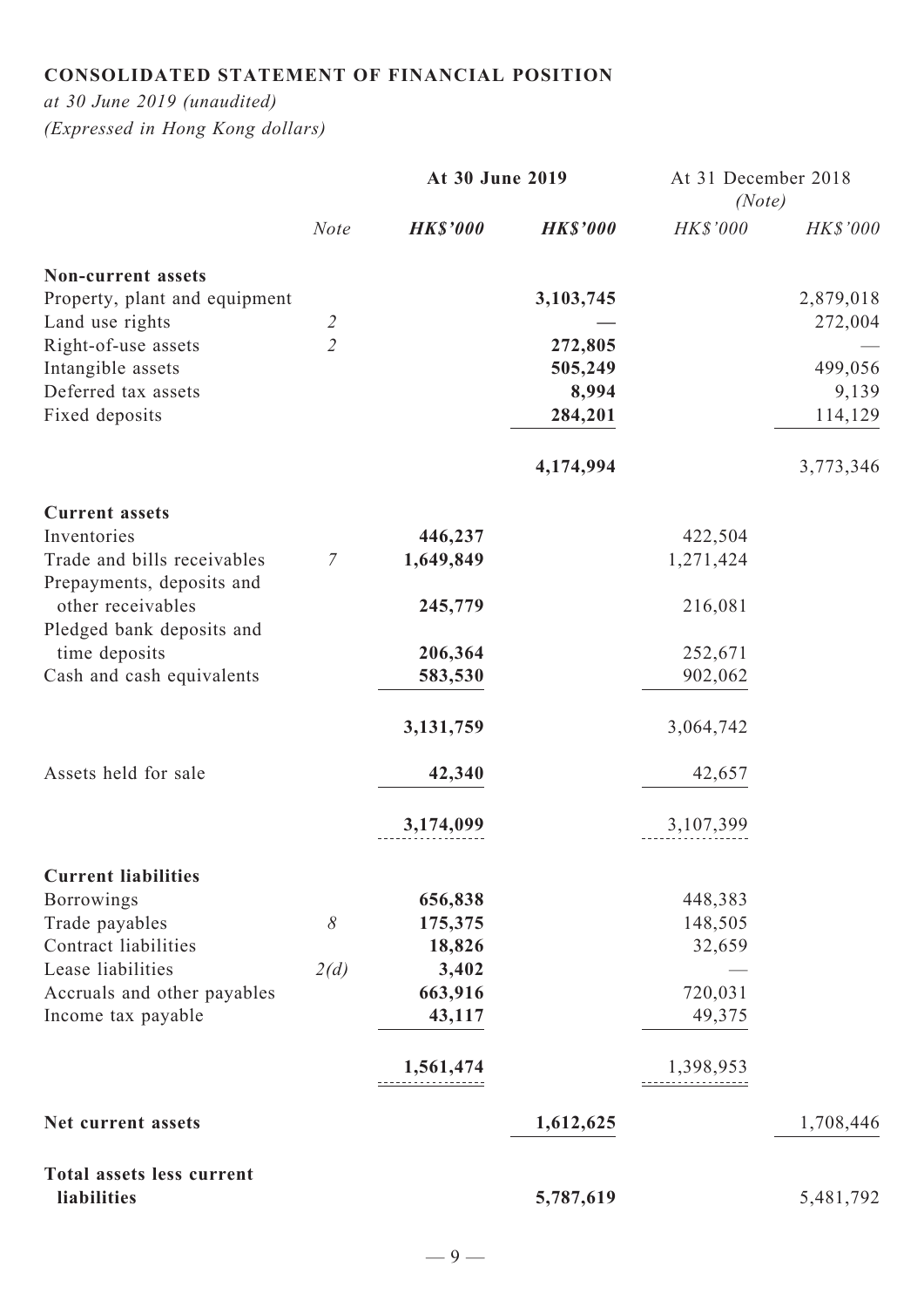|                                                            |             | At 30 June 2019 |                 |           | At 31 December 2018<br>(Note) |  |
|------------------------------------------------------------|-------------|-----------------|-----------------|-----------|-------------------------------|--|
|                                                            | <b>Note</b> | <b>HK\$'000</b> | <b>HK\$'000</b> | HK\$'000  | <b>HK\$'000</b>               |  |
| <b>Non-current liabilities</b>                             |             |                 |                 |           |                               |  |
| Borrowings                                                 |             | 916,730         |                 | 1,046,119 |                               |  |
| Lease liabilities                                          | 2(d)        | 1,567           |                 |           |                               |  |
| Deferred tax liabilities                                   |             | 17,214          |                 | 17,974    |                               |  |
| Deferred revenue                                           |             | 41,031          |                 | 39,453    |                               |  |
|                                                            |             |                 | 976,542         |           | 1,103,546                     |  |
| <b>NET ASSETS</b>                                          |             |                 | 4,811,077       |           | 4,378,246                     |  |
| <b>CAPITAL AND RESERVES</b>                                | 9           |                 |                 |           |                               |  |
| Share capital                                              |             |                 | 67,488          |           | 67,088                        |  |
| Reserves                                                   |             |                 | 4,587,997       |           | 4,171,344                     |  |
| Total equity attributable to<br>equity shareholders of the |             |                 |                 |           |                               |  |
| Company                                                    |             |                 | 4,655,485       |           | 4,238,432                     |  |
| Non-controlling interests                                  |             |                 | 155,592         |           | 139,814                       |  |
| <b>TOTAL EQUITY</b>                                        |             |                 | 4,811,077       |           | 4,378,246                     |  |

#### *Note:*

The Group has initially applied HKFRS 16 at 1 January 2019 using the modified retrospective approach. Under the approach, comparative information is not restated. See note 2.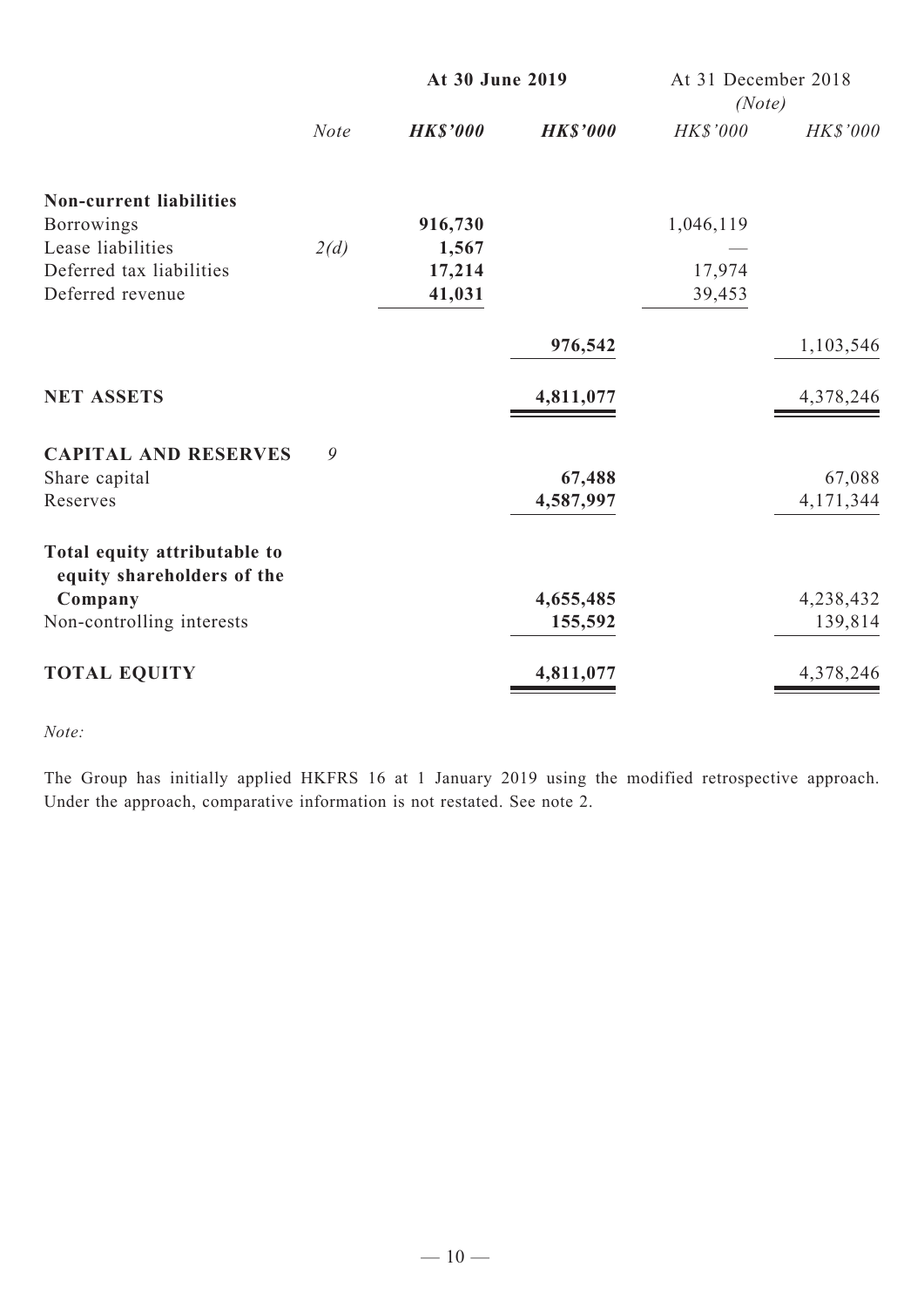# **SELECTED NOTES TO THE UNAUDITED INTERIM FINANCIAL STATEMENTS**

*(Expressed in Hong Kong dollars unless otherwise indicated)*

### **1. Basis of preparation**

This interim financial report has been prepared in accordance with the applicable disclosure provisions of the Rules Governing the Listing of Securities on the Stock Exchange, including compliance with Hong Kong Accounting Standard ("HKAS") 34, *Interim financial reporting*, issued by the Hong Kong Institute of Certified Public Accountants ("HKICPA"). It was authorised for issue on 26 August 2019.

The interim financial report has been prepared in accordance with the same accounting policies adopted in the 2018 annual financial statements, except for the accounting policy changes that are expected to be reflected in the 2019 annual financial statements. Details of any changes in accounting policies are set out in note 2.

The preparation of an interim financial report in conformity with HKAS 34 requires management to make judgments, estimates and assumptions that affect the application of policies and reported amounts of assets and liabilities, income and expenses on a year to date basis. Actual results may differ from these estimates.

The interim financial report contains condensed consolidated financial statements and selected explanatory notes. The notes include an explanation of events and transactions that are significant to an understanding of the changes in financial position and performance of the Group since the 2018 annual financial statements. The condensed consolidated interim financial statements and notes thereon do not include all of the information required for full set of financial statements prepared in accordance with Hong Kong Financial Reporting Standards ("HKFRSs").

The interim financial report is unaudited, but has been reviewed by KPMG in accordance with Hong Kong Standard on Review Engagements 2410, *Review of interim financial information performed by the independent auditor of the entity*, issued by the HKICPA.

The financial information relating to the financial year ended 31 December 2018 that is included in the interim financial report as comparative information does not constitute the Company's annual consolidated financial statements for that financial year but is derived from those financial statements. The Company's annual consolidated financial statements for the year ended 31 December 2018 are available from the Company's registered office. The auditors have expressed an unqualified opinion on those financial statements in their report dated 13 March 2019.

#### **2. Changes in accounting policies**

The HKICPA has issued a new HKFRS, HKFRS 16, *Leases*, and a number of amendments to HKFRSs that are first effective for the current accounting period of the Group.

Except for HKFRS 16, *Leases*, none of the developments have had a material effect on how the Group's results and financial position for the current or prior periods have been prepared or presented in this interim financial report. The Group has not applied any new standard or interpretation that is not yet effective for the current accounting period.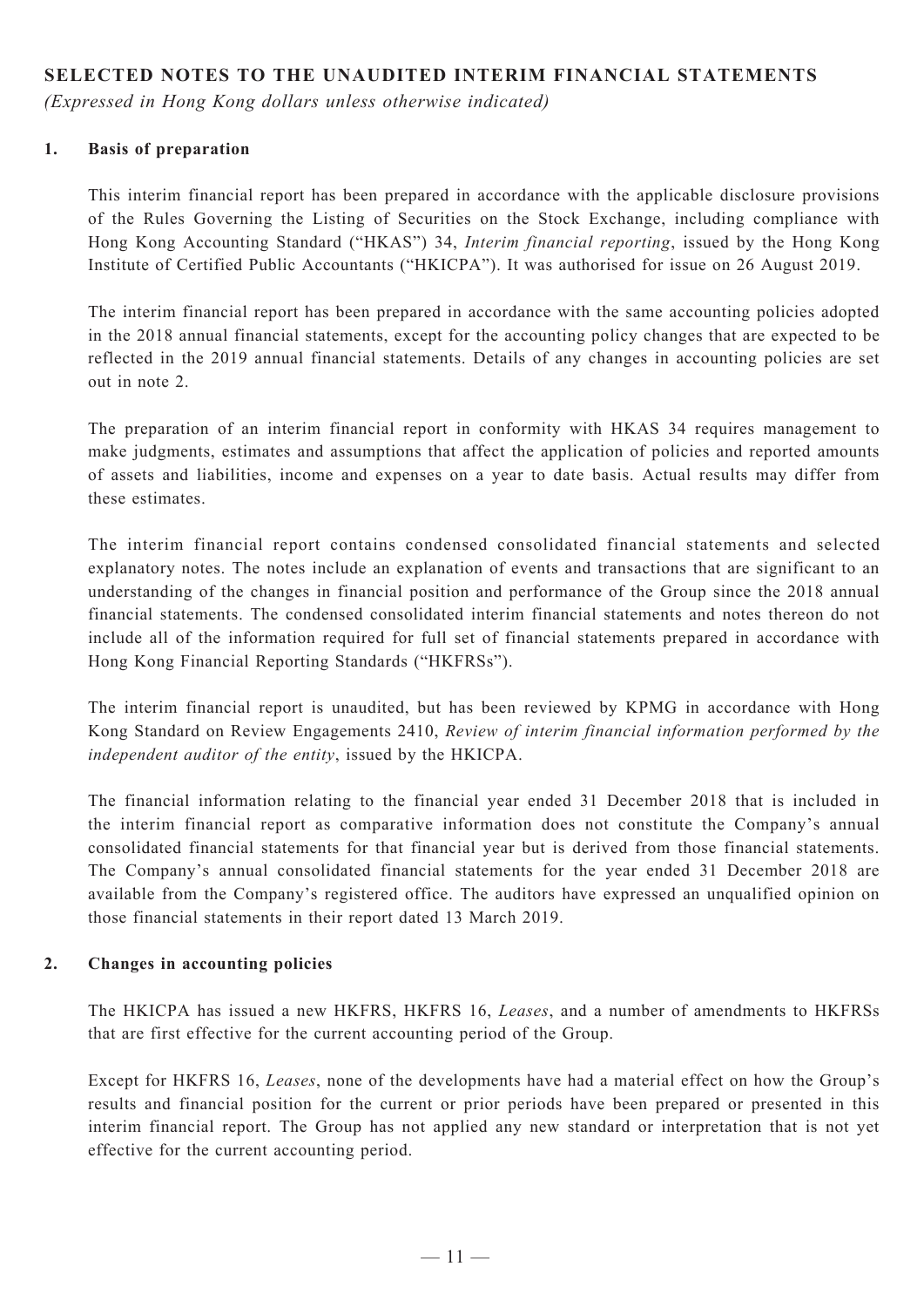#### **HKFRS 16,** *Leases*

HKFRS 16 replaces HKAS 17, *Leases*, and the related interpretations, HK(IFRIC) 4, *Determining whether an arrangement contains a lease,* HK(SIC) 15, *Operating leases – incentives*, and HK(SIC) 27, *Evaluating the substance of transactions involving the legal form of a lease*. It introduces a single accounting model for lessees, which requires a lessee to recognise a right-of-use asset and a lease liability for all leases, except for leases that have a lease term of 12 months or less ("short-term leases") and leases of low value assets. The lessor accounting requirements are brought forward from HKAS 17 substantially unchanged.

The Group has initially applied HKFRS 16 as from 1 January 2019. The Group has elected to use the modified retrospective approach. Comparative information has not been restated and continues to be reported under HKAS 17. The Group has performed an assessment on the impact of the adoption of IFRS 16 and concluded that no adjustment to the opening balance of equity at 1 January 2019 was recognised.

Further details of the nature and effect of the changes to previous accounting policies and the transition options applied are set out below:

#### *(a) Changes in the accounting policies*

### *(i) New definition of a lease*

The change in the definition of a lease mainly relates to the concept of control. HKFRS 16 defines a lease on the basis of whether a customer controls the use of an identified asset for a period of time, which may be determined by a defined amount of use. Control is conveyed where the customer has both the right to direct the use of the identified asset and to obtain substantially all of the economic benefits from that use.

The Group applies the new definition of a lease in HKFRS 16 only to contracts that were entered into or changed on or after 1 January 2019. For contracts entered into before 1 January 2019, the Group has used the transitional practical expedient to grandfather the previous assessment of which existing arrangements are or contain leases.

Accordingly, contracts that were previously assessed as leases under HKAS 17 continue to be accounted for as leases under HKFRS 16 and contracts previously assessed as non-lease service arrangements continue to be accounted for as executory contracts.

#### *(ii) Lessee accounting*

HKFRS 16 eliminates the requirement for a lessee to classify leases as either operating leases or finance leases, as was previously required by HKAS 17. Instead, the Group is required to capitalise all leases when it is the lessee, including leases previously classified as operating leases under HKAS 17, other than those short-term leases and leases of lowvalue assets.

Where the contract contains lease component(s) and non-lease component(s), the Group has elected not to separate non-lease components and accounts for each lease component and any associated non-lease components as a single lease component for all leases.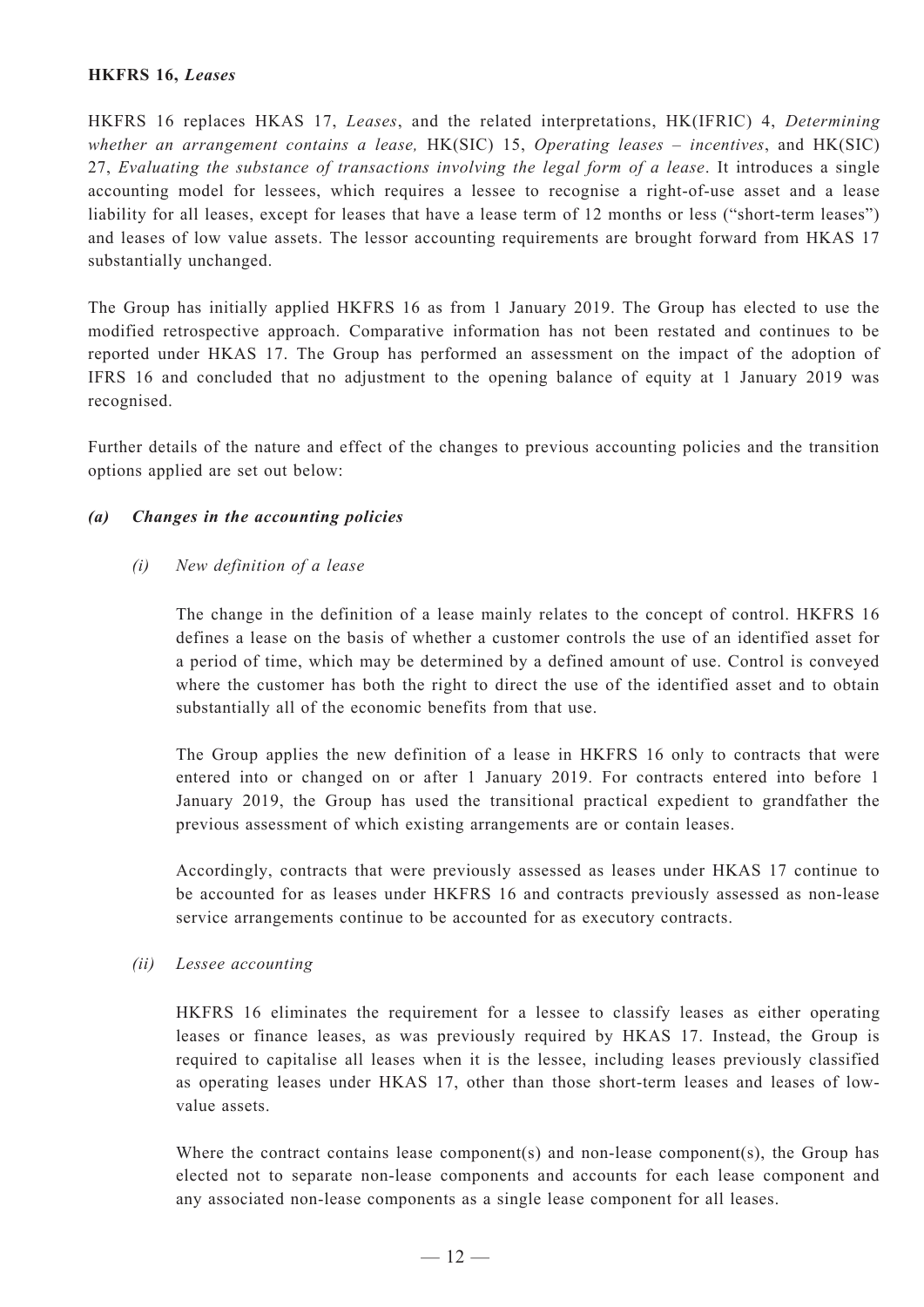When the Group enters into a lease in respect of a low-value asset, the Group decides whether to capitalise the lease on a lease-by-lease basis. For the Group, low-value assets are typically laptops or office furniture. The lease payments associated with those leases which are not capitalised are recognised as an expense on a systematic basis over the lease term.

Where the lease is capitalised, the lease liability is initially recognised at the present value of the lease payments payable over the lease term, discounted using the interest rate implicit in the lease or, if that rate cannot be readily determined, using a relevant incremental borrowing rate. After initial recognition, the lease liability is measured at amortised cost and interest expense is calculated using the effective interest method. Variable lease payments that do not depend on an index or rate are not included in the measurement of the lease liability and hence are charged to profit or loss in the accounting period in which they are incurred.

The right-of-use asset recognised when a lease is capitalised is initially measured at cost, which comprises the initial amount of the lease liability plus any lease payments made at or before the commencement date, and any initial direct costs incurred. Where applicable, the cost of the right-of-use assets also includes an estimate of costs to dismantle and remove the underlying asset or to restore the underlying asset or the site on which it is located, discounted to their present value, less any lease incentives received.

The right-of-use asset is subsequently stated at cost less accumulated depreciation and impairment losses.

The lease liability is remeasured when there is a change in future lease payments arising from a change in an index or rate, or there is a change in the Group's estimate of the amount expected to be payable under a residual value guarantee, or there is a change arising from the reassessment of whether the Group will be reasonably certain to exercise a purchase, extension or termination option. When the lease liability is remeasured in this way, a corresponding adjustment is made to the carrying amount of the right-of-use asset, or is recorded in profit or loss if the carrying amount of the right-of-use asset has been reduced to zero.

### *(b) Critical accounting judgements and sources of estimation uncertainty in applying the above accounting policies*

#### *Determining the lease term*

As explained in the above accounting policies, the lease liability is initially recognised at the present value of the lease payments payable over the lease term. In determining the lease term at the commencement date for leases that include renewal options exercisable by the Group, the Group evaluates the likelihood of exercising the renewal options taking into account all relevant facts and circumstances that create an economic incentive for the Group to exercise the option, including favourable terms, leasehold improvements undertaken and the importance of that underlying asset to the Group's operation. The lease term is reassessed when there is a significant event or significant change in circumstance that is within the Group's control. Any increase or decrease in the lease term would affect the amount of lease liabilities and right-of-use assets recognised in future years.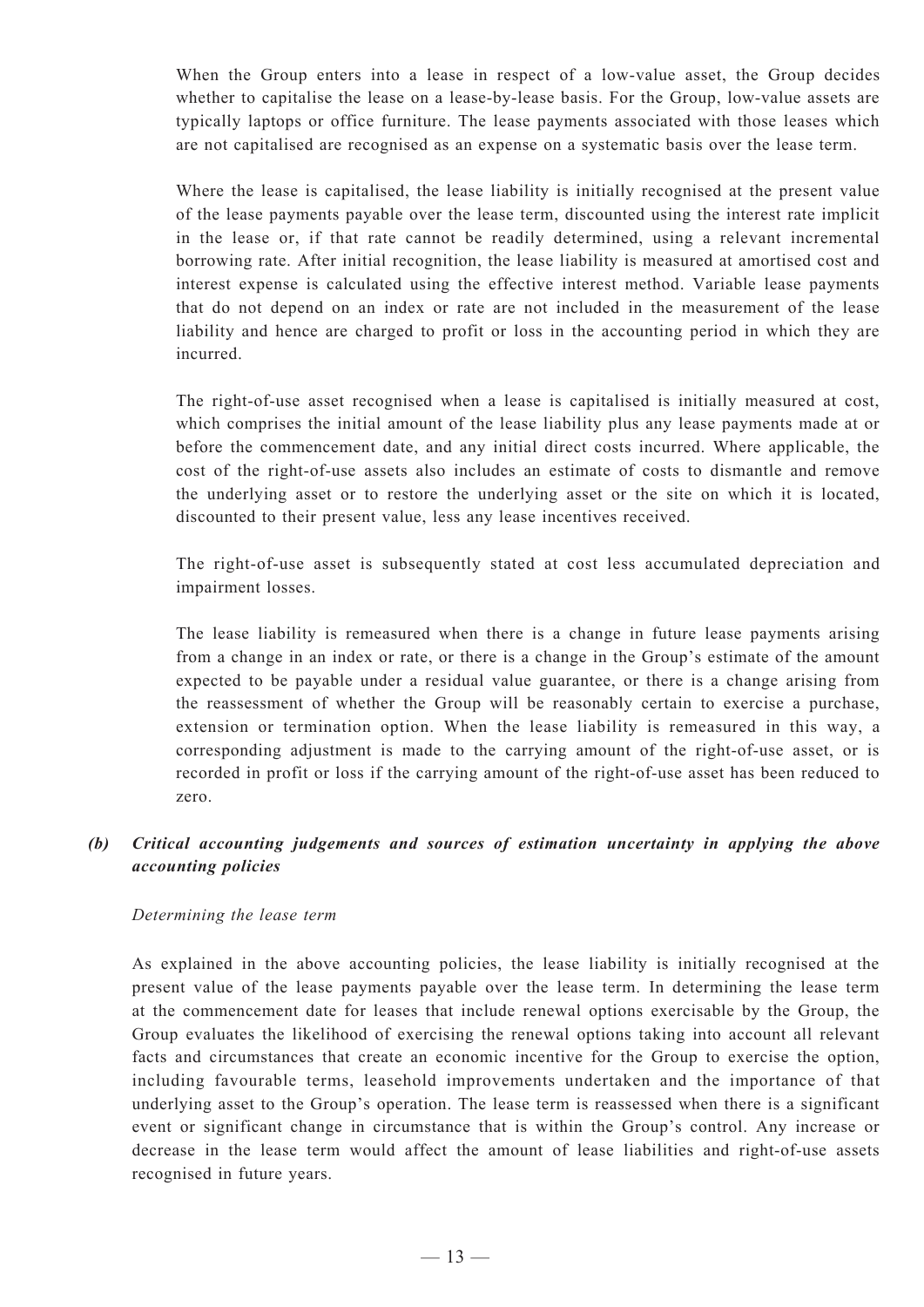### *(c) Transitional impact*

At the date of transition to HKFRS 16 (i.e. 1 January 2019), the Group determined the length of the remaining lease terms and measured the lease liabilities for the leases previously classified as operating leases at the present value of the remaining lease payments, discounted using the relevant incremental borrowing rates at 1 January 2019. The weighted average of the incremental borrowing rates used for determination of the present value of the remaining lease payments was 4.76%.

To ease the transition to HKFRS 16, the Group applied the following recognition exemption and practical expedients at the date of initial application of HKFRS 16:

- (i) the Group elected not to apply the requirements of HKFRS 16 in respect of the recognition of lease liabilities and right-of-use assets to leases for which the remaining lease term ends within 12 months from the date of initial application of HKFRS 16, i.e. where the lease term ends on or before 31 December 2019;
- (ii) when measuring the lease liabilities at the date of initial application of HKFRS 16, the Group applied a single discount rate to a portfolio of leases with reasonably similar characteristics (such as leases with a similar remaining lease term for a similar class of underlying asset in a similar economic environment); and
- (iii) when measuring the right-of-use assets at the date of initial application of HKFRS 16, the Group relied on the previous assessment for onerous contract provisions as at 31 December 2018 as an alternative to performing an impairment review.

The following table reconciles the operating lease commitments as at 31 December 2018 to the opening balance for lease liabilities recognised as at 1 January 2019:

|                                                                                                                     | 1 January<br>2019 |
|---------------------------------------------------------------------------------------------------------------------|-------------------|
|                                                                                                                     | <b>HK\$'000</b>   |
| Operating lease commitments at 31 December 2018<br>Less: commitments relating to leases exempt from capitalisation: | 7,774             |
| - short-term leases and other leases with remaining lease term ending<br>on or before 31 December 2019              | (709)             |
|                                                                                                                     | 7,065             |
| Less: total future interest expenses                                                                                | (406)             |
| Present value of remaining lease payments, discounted using the incremental                                         |                   |
| borrowing rate at 1 January 2019 and total lease liabilities recognised<br>at 1 January 2019                        | 6,659             |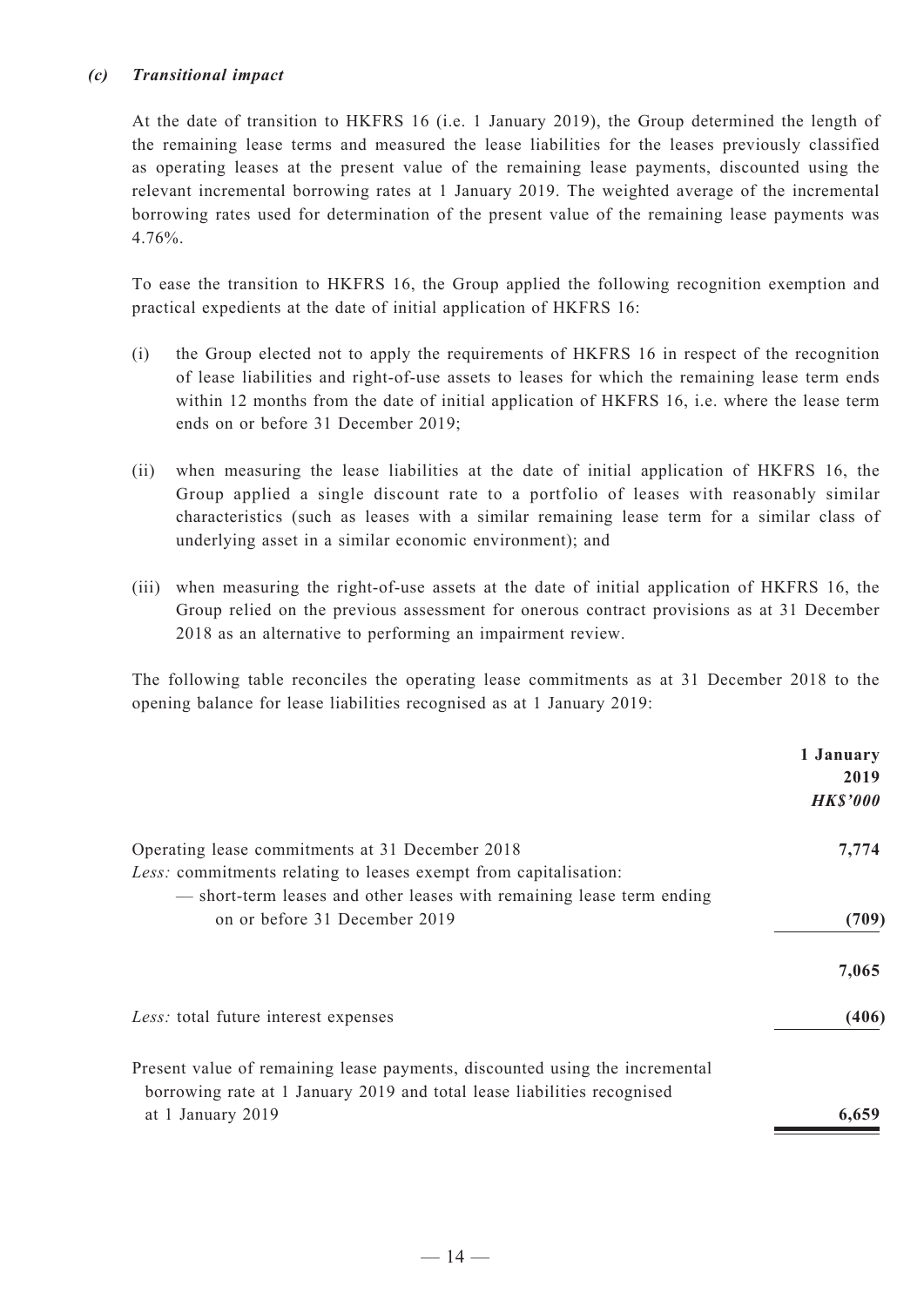The right-of-use assets in relation to leases previously classified as operating leases have been recognised at an amount equal to the amount recognised for the remaining lease liabilities, adjusted by the amount of any prepaid or accrued lease payments relating to that lease recognised in the statement of financial position at 31 December 2018.

As at 31 December 2018, the Group did not have any leases classified as finance leases. There is no impact on the opening balance of equity.

The Group presents right-of-use assets that do not meet the definition of investment property and lease liabilities separately in the statement of financial position.

The following table summarises the impacts of the adoption of HKFRS 16 on the Group's consolidated statement of financial position:

|                                                                                                                   | Carrying<br>amount at<br>31 December<br>2018<br>HK\$'000 | Capitalisation<br>of operating<br>lease<br>contracts<br>HK\$'000 | Carrying<br>amount at<br>1 January<br>2019<br>HK\$'000 |
|-------------------------------------------------------------------------------------------------------------------|----------------------------------------------------------|------------------------------------------------------------------|--------------------------------------------------------|
| Line items in the consolidated statement of<br>financial position impacted by the adoption of<br><b>HKFRS 16:</b> |                                                          |                                                                  |                                                        |
| Land use rights                                                                                                   | 272,004                                                  | (272,004)                                                        |                                                        |
| Right-of-use assets                                                                                               |                                                          | 278,663                                                          | 278,663                                                |
| <b>Total non-current assets</b>                                                                                   | 3,773,346                                                | 6,659                                                            | 3,780,005                                              |
| Lease liabilities (current)                                                                                       |                                                          | 3,332                                                            | 3,332                                                  |
| <b>Current liabilities</b>                                                                                        | 1,398,953                                                | 3,332                                                            | 1,402,285                                              |
| Net current assets                                                                                                | 1,708,446                                                | (3, 332)                                                         | 1,705,114                                              |
| <b>Total assets less current liabilities</b>                                                                      | 5,481,792                                                | 3,327                                                            | 5,485,119                                              |
| Lease liabilities (non-current)                                                                                   |                                                          | 3,327                                                            | 3,327                                                  |
| <b>Total non-current liabilities</b>                                                                              | 1,103,546                                                | 3,327                                                            | 1,106,873                                              |
| Net assets                                                                                                        | 4,378,246                                                |                                                                  | 4,378,246                                              |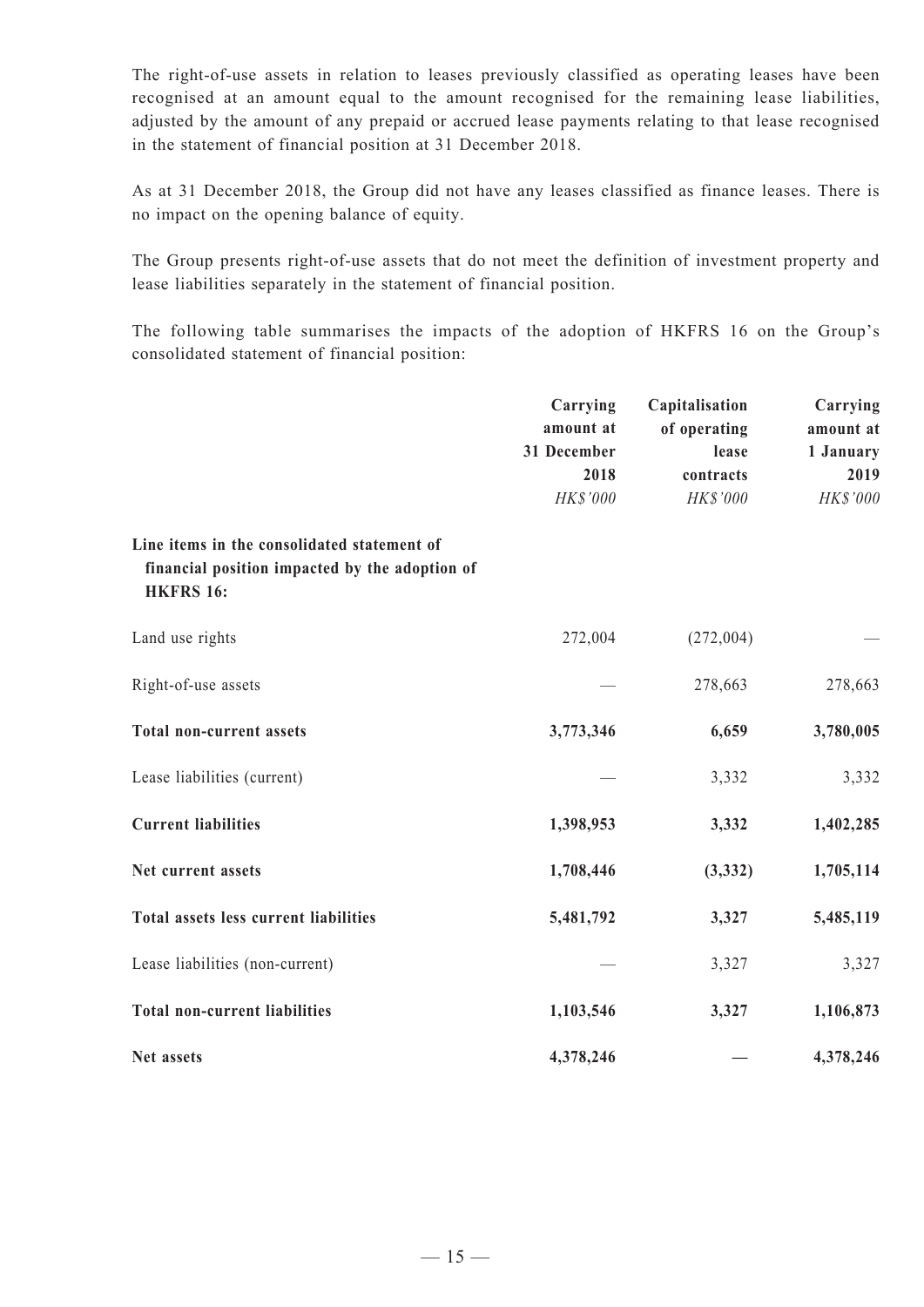The analysis of the net book value of the Group's right-of-use assets by class of underlying asset at the end of the reporting period and at the date of transition to HKFRS 16 is as follows:

|                                                            | At 30 June      | At 1 January    |
|------------------------------------------------------------|-----------------|-----------------|
|                                                            | 2019            | 2019            |
|                                                            | <b>HK\$'000</b> | <b>HK\$'000</b> |
| Included in "Right-of-use assets":                         |                 |                 |
| Properties leased for own use, carried at depreciated cost | 4,991           | 6,659           |
| Land use rights, carried at depreciated cost               | 267,814         | 272,004         |
|                                                            | 272,805         | 278,663         |

#### *(d) Lease liabilities*

The remaining contractual maturities of the Group's lease liabilities at the end of the reporting period and at the date of transition to HKFRS 16 are as follows:

|                                      | At 30 June 2019 |                 | At 1 January 2019 |          |
|--------------------------------------|-----------------|-----------------|-------------------|----------|
|                                      | Present         |                 | Present           |          |
|                                      | value           |                 | value             |          |
|                                      | of the          | <b>Total</b>    | of the            | Total    |
|                                      | minimum         | minimum         | minimum           | minimum  |
|                                      | lease           | lease           | lease             | lease    |
|                                      | payments        | payments        | payments          | payments |
|                                      | <b>HK\$'000</b> | <b>HK\$'000</b> | HK\$'000          | HK\$'000 |
| Within 1 year                        | 3,402           | 3,581           | 3,332             | 3,585    |
| After 1 year but within 2 years      | 1,103           | 1,169           | 2,408             | 2,519    |
| After 2 years but within 5 years     | 464             | 479             | 919               | 961      |
|                                      | 1,567           | 1,648           | 3,327             | 3,480    |
|                                      | 4,969           |                 | 6,659             |          |
| Less: total future interest expenses |                 | (260)           |                   | (406)    |
| Present value of lease liabilities   |                 | 4,969           |                   | 6,659    |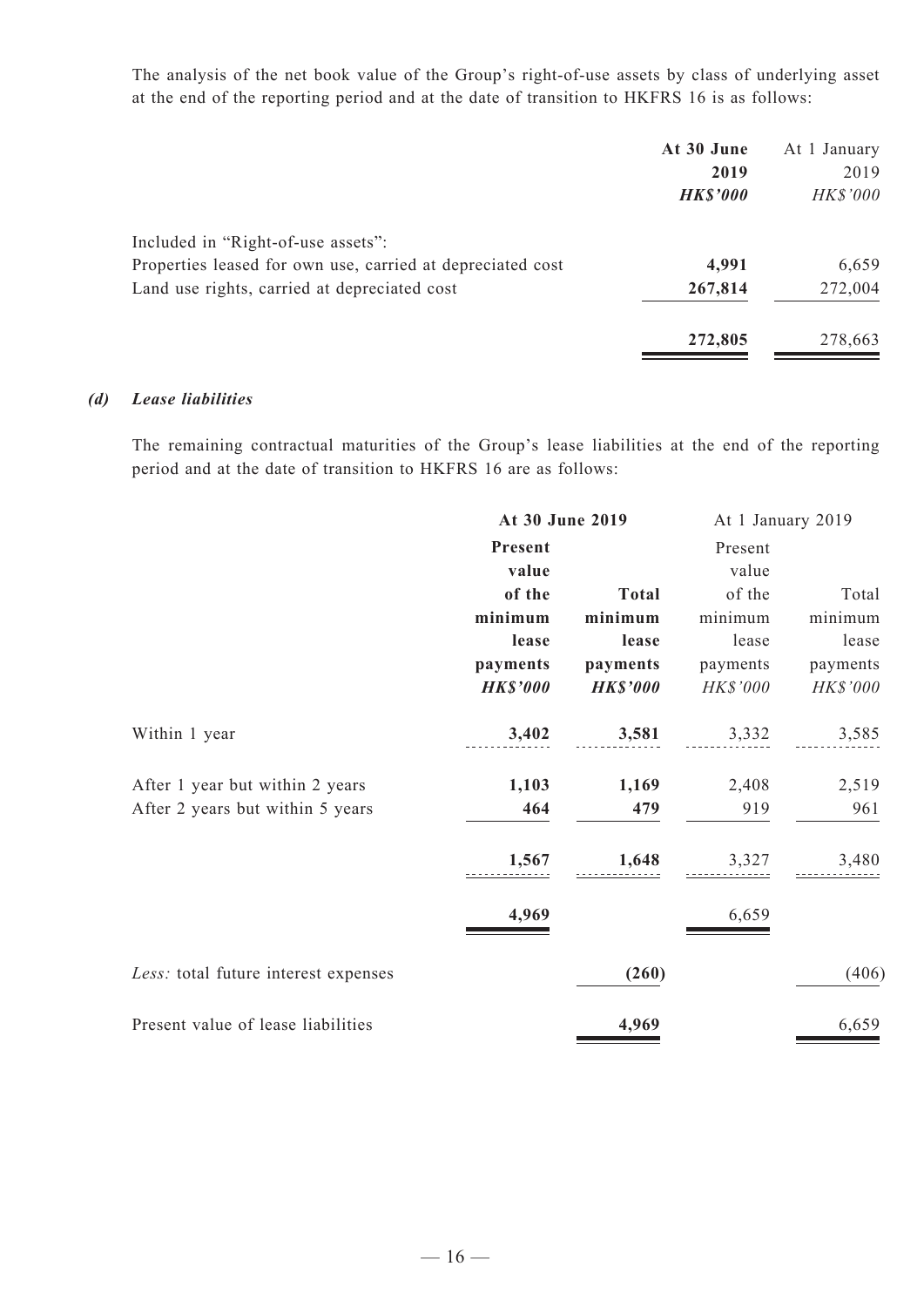#### *(e) Impact on the financial result and cash flows of the Group*

After the initial recognition of right-of-use assets and lease liabilities as at 1 January 2019, the Group as a lessee is required to recognise interest expense accrued on the outstanding balance of the lease liability, and the depreciation of the right-of-use asset, instead of the previous policy of recognising rental expenses incurred under operating leases on a straight-line basis over the lease term. There is no significant difference on the reported profit from operations in the Group's consolidated statement of profit or loss and other comprehensive income as compared to the results if HKAS 17 had been applied during the year.

In the cash flow statement, the Group as a lessee is required to split rentals paid under capitalised leases into their capital element and interest element. These elements are classified as financing cash outflows, similar to how leases previously classified as finance leases under HKAS 17 were treated, rather than as operating cash outflows, as was the case for operating leases under HKAS 17. Although total cash flows are unaffected, the adoption of HKFRS 16 therefore results in a change in presentation of cash flows within the cash flow statement.

The following tables may give an indication of the estimated impact of adoption of HKFRS 16 on the Group's financial result and cash flows for the six months ended 30 June 2019, by adjusting the amounts reported under HKFRS 16 in these interim financial statements to compute estimates of the hypothetical amounts that would have been recognised under HKAS 17 if this superseded standard had continued to apply to 2019 instead of HKFRS 16, and by comparing these hypothetical amounts for 2019 with the actual 2018 corresponding amounts which were prepared under HKAS 17.

|                                                                                                       |                                                                                  |                                                                                                   | 2019                                                                                      |                                                                                                            | 2018                                                                               |
|-------------------------------------------------------------------------------------------------------|----------------------------------------------------------------------------------|---------------------------------------------------------------------------------------------------|-------------------------------------------------------------------------------------------|------------------------------------------------------------------------------------------------------------|------------------------------------------------------------------------------------|
|                                                                                                       |                                                                                  |                                                                                                   | Deduct:<br><b>Estimated</b><br>amounts<br>related to                                      |                                                                                                            |                                                                                    |
|                                                                                                       | <b>Amounts</b><br>reported<br>under<br><b>HKFRS 16</b><br>(A)<br><b>HK\$'000</b> | Add back:<br><b>HKFRS 16</b><br>depreciation<br>and interest<br>expense<br>(B)<br><b>HK\$'000</b> | operating<br>lease<br>as if under<br><b>HKAS 17</b><br>(note 1)<br>(C)<br><b>HK\$'000</b> | Hypothetical<br>amounts for<br>2019 as<br>if under<br>HKAS <sub>17</sub><br>$(D=A+B-C)$<br><b>HK\$'000</b> | Compared to<br>amounts<br>reported for<br>2018 under<br>HKAS 17<br><b>HK\$'000</b> |
| Financial result for the six<br>months ended 30 June 2019<br>impacted by the adoption<br>of HKFRS 16: |                                                                                  |                                                                                                   |                                                                                           |                                                                                                            |                                                                                    |
| <b>Profit from operations</b>                                                                         | 671,888                                                                          | 1,665                                                                                             | (1,800)                                                                                   | 671,753                                                                                                    | 545,112                                                                            |
| Finance costs — net                                                                                   | (15, 563)                                                                        | 146                                                                                               |                                                                                           | (15, 417)                                                                                                  | (22, 035)                                                                          |
| Profit before taxation                                                                                | 656,325                                                                          | 1,811                                                                                             | (1,800)                                                                                   | 656,336                                                                                                    | 523,077                                                                            |
| Profit for the period                                                                                 | 550,616                                                                          | 1,811                                                                                             | (1,800)                                                                                   | 550,627                                                                                                    | 446,692                                                                            |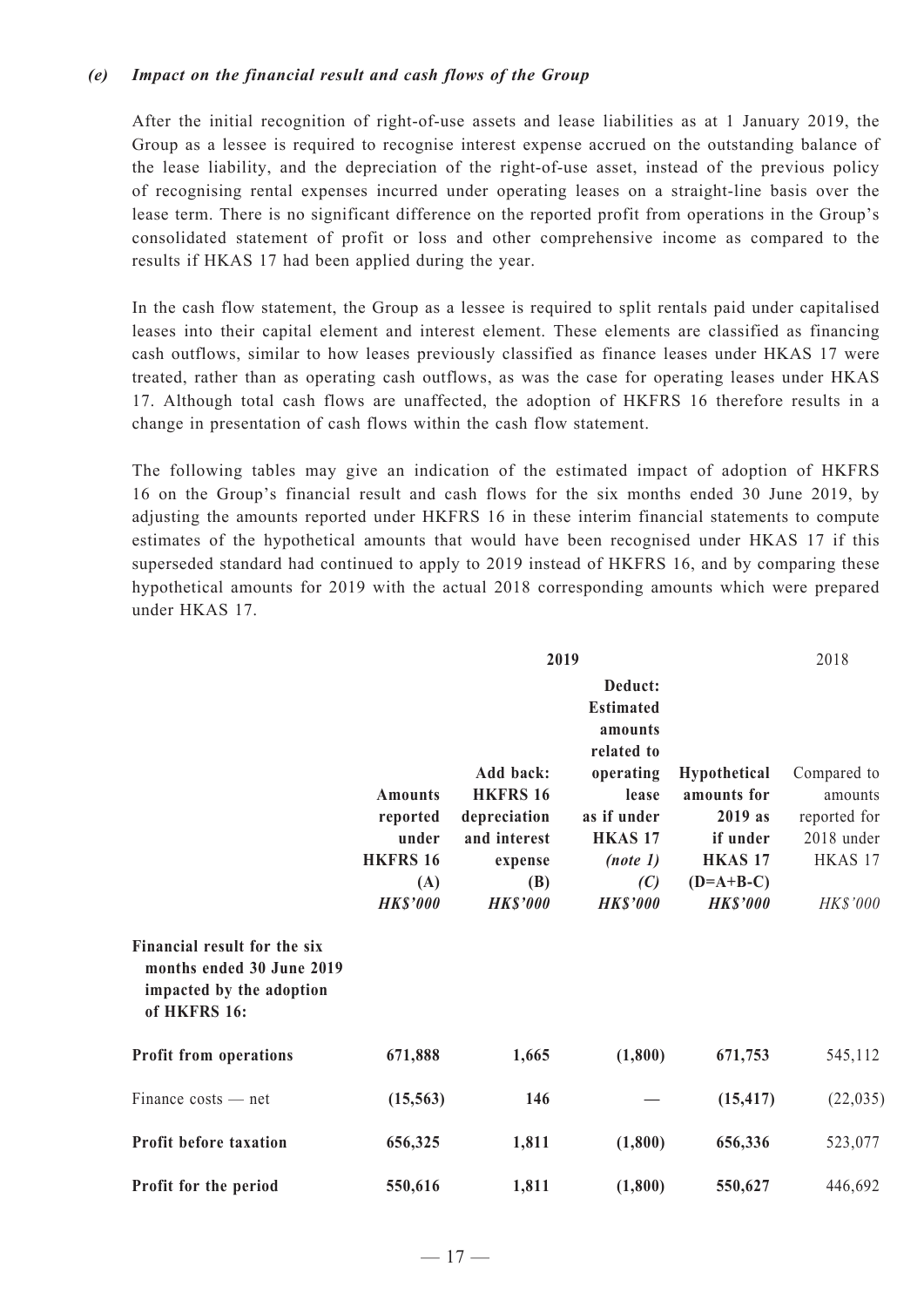|                                                                                                                                                   |                 | 2019             |                     | 2018               |
|---------------------------------------------------------------------------------------------------------------------------------------------------|-----------------|------------------|---------------------|--------------------|
|                                                                                                                                                   |                 | <b>Estimated</b> |                     |                    |
|                                                                                                                                                   |                 | amounts          |                     |                    |
|                                                                                                                                                   |                 | related          |                     |                    |
|                                                                                                                                                   |                 | to operating     | <b>Hypothetical</b> | Compared to        |
|                                                                                                                                                   | <b>Amounts</b>  | leases as if     | amounts for         | amounts            |
|                                                                                                                                                   | reported        | under            | $2019$ as if        | reported           |
|                                                                                                                                                   | under           | <b>HKAS17</b>    | under               | under              |
|                                                                                                                                                   | <b>HKFRS 16</b> | (notes 1 & 2)    | <b>HKAS 17</b>      | HKAS <sub>17</sub> |
|                                                                                                                                                   | (A)             | (B)              | $(C=A+B)$           |                    |
|                                                                                                                                                   | <b>HK\$'000</b> | <b>HK\$'000</b>  | <b>HK\$'000</b>     | HK\$'000           |
| Line items in the condensed consolidated<br>cash flow statement for the six months<br>ended 30 June 2019 impacted by the<br>adoption of HKFRS 16: |                 |                  |                     |                    |
| Cash generated from operations                                                                                                                    | 277,947         | (1,800)          | 276,147             | 616,654            |
| Net cash generated from operating activities                                                                                                      | 145,172         | (1,800)          | 143,372             | 502,688            |
| Capital element of lease rentals paid                                                                                                             | (1,654)         | 1,654            |                     |                    |
| Interest element of lease rentals paid                                                                                                            | (146)           | 146              |                     |                    |
| Net cash used in financing activities                                                                                                             | (6,104)         | 1,800            | (4,304)             | (368, 721)         |

- *Note 1:* The "estimated amounts related to operating leases" is an estimate of the amounts of the cash flows in 2019 that relate to leases which would have been classified as operating leases, if HKAS 17 had still applied in 2019. This estimate assumes that there were no difference between rentals and cash flows and that all of the new leases entered into in 2019 would have been classified as operating leases under HKAS 17, if HKAS 17 had still applied in 2019. Any potential net tax effect is ignored.
- *Note 2:* In this impact table these cash outflows are reclassified from financing to operating in order to compute hypothetical amounts of net cash generated from operating activities and net cash used in financing activities as if HKAS 17 still applied.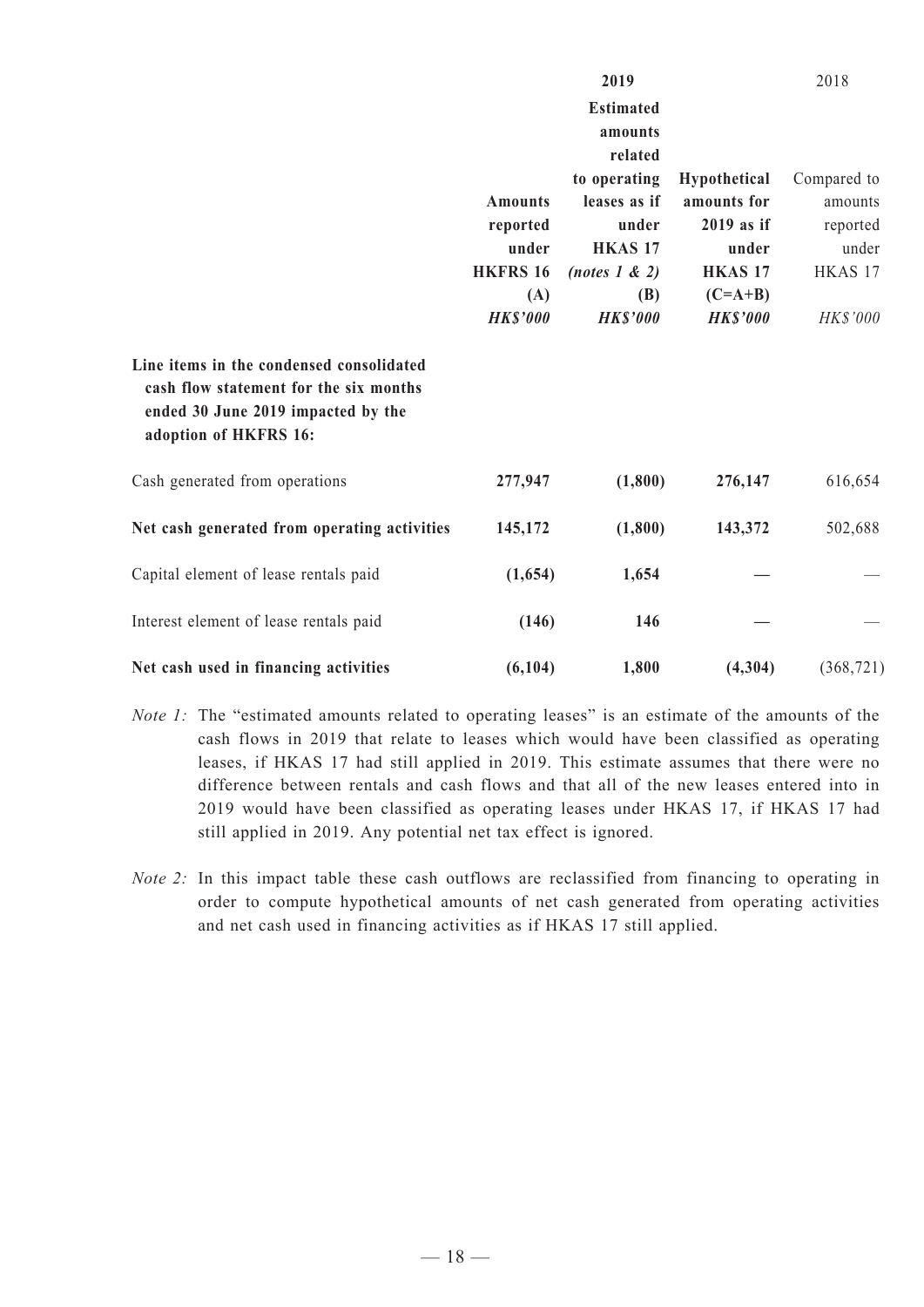#### **3. Revenue and segment reporting**

The Group manages its businesses by divisions, which are organised by a mixture of both business lines (products and services) and geography. In a manner consistent with the way in which information is reported internally to the Group's most senior executive management for the purposes of resource allocation and performance assessment, the Group has identified two reportable segments, namely intravenous infusion solution and others and medical materials. No operating segments have been aggregated to form the following reportable segments.

#### **(a) Disaggregation of revenue**

Disaggregation of revenue from contracts with customers by major products or service lines and geographical location of customers is as follows:

|                                                                              | Six months ended 30 June |           |  |
|------------------------------------------------------------------------------|--------------------------|-----------|--|
|                                                                              | 2019                     | 2018      |  |
|                                                                              | <b>HK\$'000</b>          | HK\$'000  |  |
| Revenue from contracts with customers within the scope of<br><b>HKFRS 15</b> |                          |           |  |
| Disaggregation by major products or service lines                            |                          |           |  |
| - Sales of pharmaceutical products                                           | 2,234,361                | 2,001,654 |  |
| - Sales of medical materials                                                 | 81,326                   | 81,575    |  |
| - Services income                                                            | 4,521                    | 7,133     |  |
| - Sales of raw materials and by-products                                     | 5,621                    | 2,229     |  |
|                                                                              | 2,325,829                | 2,092,591 |  |
| <b>Revenue from other sources</b>                                            |                          |           |  |
| - Rental income                                                              |                          | 175       |  |
|                                                                              | 2,325,829                | 2,092,766 |  |
| Disaggregated by geographical location of customers                          |                          |           |  |
| - The PRC (place of domicile)                                                | 2,251,646                | 2,028,532 |  |
| - Other countries                                                            | 74,183                   | 64,234    |  |
|                                                                              | 2,325,829                | 2,092,766 |  |

Disaggregation of revenue from contracts with customers by the timing of revenue recognition is disclosed in note 3(b).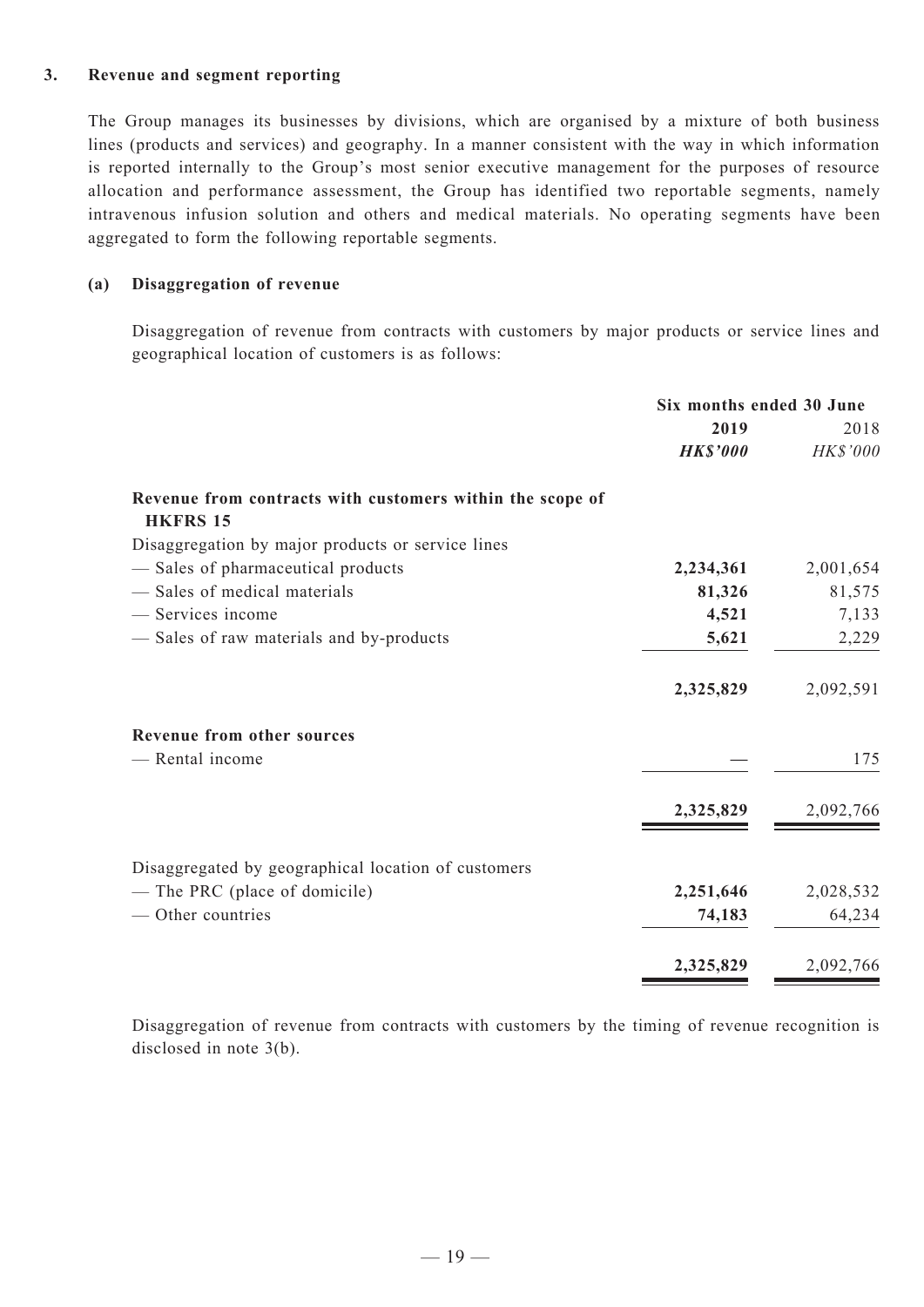#### **(b) Information about profit or loss, assets and liabilities**

Disaggregation of revenue from contracts with customers by timing of revenue recognition, as well as information regarding the Group's reportable segments as provided to the Group's most senior executive management for the purposes of resource allocation and assessment of segment performance for the period is set out below:

|                                                   | Six months ended 30 June 2019                                               |                                                |                                |                                 |
|---------------------------------------------------|-----------------------------------------------------------------------------|------------------------------------------------|--------------------------------|---------------------------------|
|                                                   | <b>Intravenous</b><br>infusion<br>solution<br>and others<br><b>HK\$'000</b> | <b>Medical</b><br>materials<br><b>HK\$'000</b> | Unallocated<br><b>HK\$'000</b> | <b>Total</b><br><b>HK\$'000</b> |
| Disaggregated by timing of revenue<br>recognition |                                                                             |                                                |                                |                                 |
| Point in time                                     | 2,239,982                                                                   | 81,326                                         |                                | 2,321,308                       |
| Over time                                         | 4,521                                                                       |                                                |                                | 4,521                           |
| Revenue from external customers                   | 2,244,503                                                                   | 81,326                                         |                                | 2,325,829                       |
| Inter-segment revenue                             | 6,668                                                                       | 84,421                                         |                                | 91,089                          |
| Reportable segment revenue                        | 2,251,171                                                                   | 165,747                                        |                                | 2,416,918                       |
| Operating profit or loss/segment results          | 674,439                                                                     | 13,932                                         | (16, 483)                      | 671,888                         |
| Finance income                                    | 9,217                                                                       | 67                                             | 47                             | 9,331                           |
| Finance costs                                     | (12, 443)                                                                   | (462)                                          | (11,989)                       | (24, 894)                       |
| Profit/(loss) before income tax                   | 671,213                                                                     | 13,537                                         | (28, 425)                      | 656,325                         |
| Income tax                                        | (102, 279)                                                                  | (3, 430)                                       |                                | (105, 709)                      |
| Reportable segment profit/(loss) for the          |                                                                             |                                                |                                |                                 |
| period                                            | 568,934                                                                     | 10,107                                         | (28, 425)                      | 550,616                         |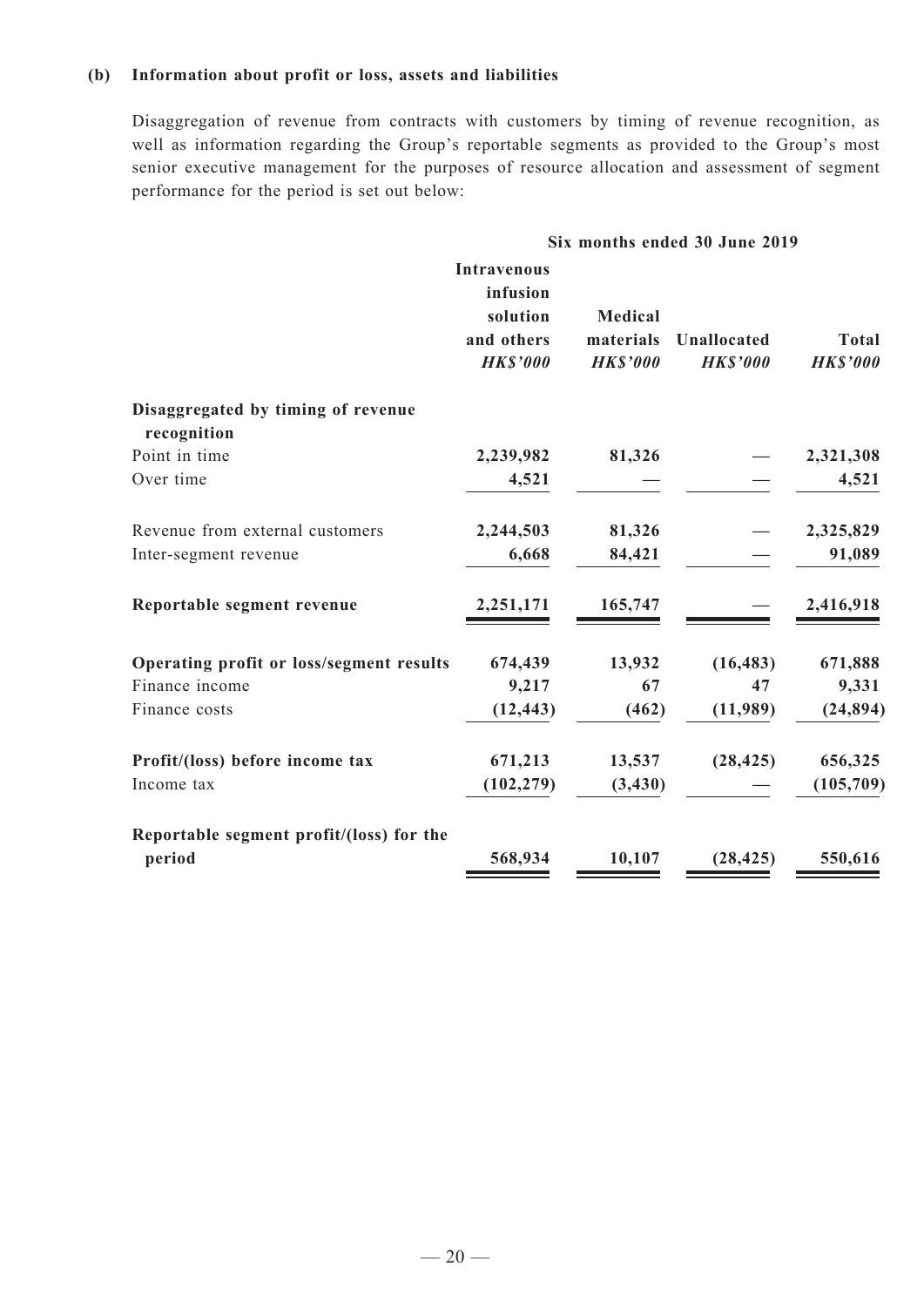|                                                   |                               |                              | Six months ended 30 June 2018 (Note) |                                 |
|---------------------------------------------------|-------------------------------|------------------------------|--------------------------------------|---------------------------------|
|                                                   | Intravenous                   |                              |                                      |                                 |
|                                                   | infusion                      |                              |                                      |                                 |
|                                                   | solution                      | Medical                      |                                      |                                 |
|                                                   | and others                    | materials                    | Unallocated                          | Total                           |
|                                                   | HK\$'000                      | HK\$'000                     | HK\$'000                             | HK\$'000                        |
| Disaggregated by timing of revenue<br>recognition |                               |                              |                                      |                                 |
| Point in time                                     | 2,003,883                     | 81,575                       |                                      | 2,085,458                       |
| Over time                                         | 7,308                         |                              |                                      | 7,308                           |
| Revenue from external customers                   | 2,011,191                     | 81,575                       |                                      | 2,092,766                       |
| Inter-segment revenue                             | 11,763                        | 84,076                       |                                      | 95,839                          |
| Reportable segment revenue                        | 2,022,954                     | 165,651                      |                                      | 2,188,605                       |
| Operating profit or loss/segment results          | 552,635                       | 12,354                       | (19, 877)                            | 545,112                         |
| Finance income                                    | 5,157                         | 131                          |                                      | 5,288                           |
| Finance costs                                     | (15, 634)                     | (805)                        | (10, 884)                            | (27, 323)                       |
| Profit/(loss) before income tax                   | 542,158                       | 11,680                       | (30, 761)                            | 523,077                         |
| Income tax                                        | (73, 347)                     | (3,038)                      |                                      | (76, 385)                       |
| Reportable segment profit/(loss) for the          |                               |                              |                                      |                                 |
| period                                            | 468,811                       | 8,642                        | (30,761)                             | 446,692                         |
|                                                   |                               |                              | At 30 June 2019                      |                                 |
|                                                   | <b>Intravenous</b>            |                              |                                      |                                 |
|                                                   | infusion                      |                              |                                      |                                 |
|                                                   | solution                      | Medical                      |                                      |                                 |
|                                                   | and others<br><b>HK\$'000</b> | materials<br><b>HK\$'000</b> | <b>Unallocated</b><br><b>HKS'000</b> | <b>Total</b><br><b>HK\$'000</b> |
| Reportable segment assets                         | 6,943,795                     | 350,865                      | 54,433                               | 7,349,093                       |
| <b>Reportable segment liabilities</b>             | 1,716,883                     | 24,083                       | 797,050                              | 2,538,016                       |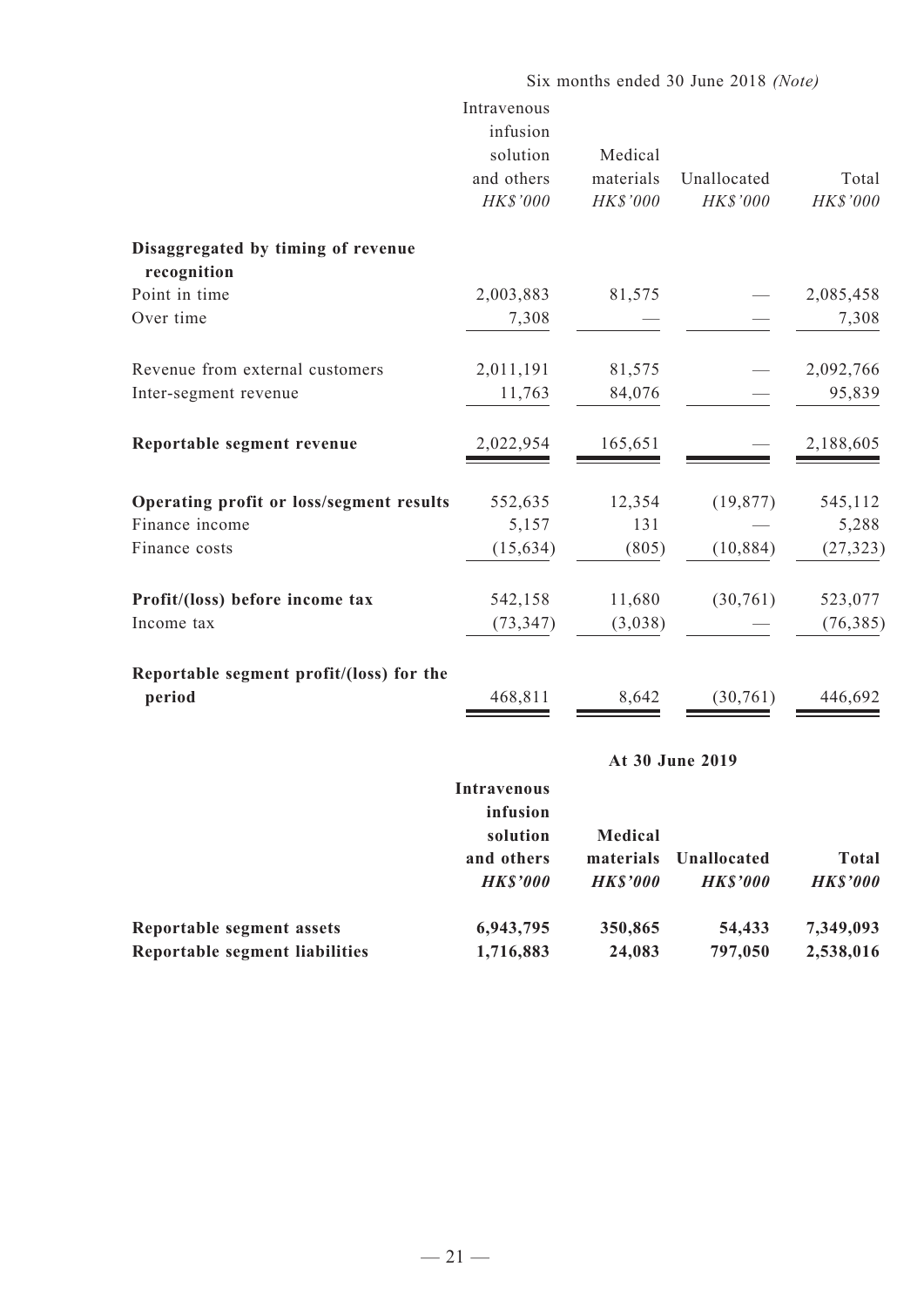|                                |                 |                 | At 31 December 2018 (Note) |           |
|--------------------------------|-----------------|-----------------|----------------------------|-----------|
|                                | Intravenous     |                 |                            |           |
|                                | infusion        |                 |                            |           |
|                                | solution        | Medical         |                            |           |
|                                | and others      | materials       | Unallocated                | Total     |
|                                | <b>HK\$'000</b> | <i>HK\$'000</i> | <i>HK\$'000</i>            | HK\$'000  |
| Reportable segment assets      | 6,460,123       | 364,666         | 55,956                     | 6,880,745 |
| Reportable segment liabilities | 1,645,444       | 59,772          | 797,283                    | 2,502,499 |

*Note:*

The Group has initially applied HKFRS 16 at 1 January 2019 using the modified retrospective approach. Under this approach, comparative information is not restated. See note 2.

# **4. Profit before taxation**

Profit before taxation is arrived at after (crediting)/charging:

### **(a) Finance income and costs**

|                                                            | Six months ended 30 June |          |
|------------------------------------------------------------|--------------------------|----------|
|                                                            | 2019                     | 2018     |
|                                                            |                          | (Note)   |
|                                                            | <b>HK\$'000</b>          | HK\$'000 |
| Finance income:                                            |                          |          |
| - Interest income on bank deposits                         | (8,943)                  | (4, 533) |
| - Net foreign exchange gain                                | (388)                    | (755)    |
| <b>Finance</b> income                                      | (9, 331)                 | (5,288)  |
| Finance costs:                                             |                          |          |
| - Interest expense of borrowings                           | 31,106                   | 27,323   |
| Less: Interest expense capitalised into qualifying assets* | (6,212)                  |          |
| <b>Finance costs</b>                                       | 24,894                   | 27,323   |
| Finance costs - net                                        | 15,563                   | 22,035   |

\* During the six months ended 30 June 2019, the borrowing costs have been capitalised at a rate of 4.9% per annum.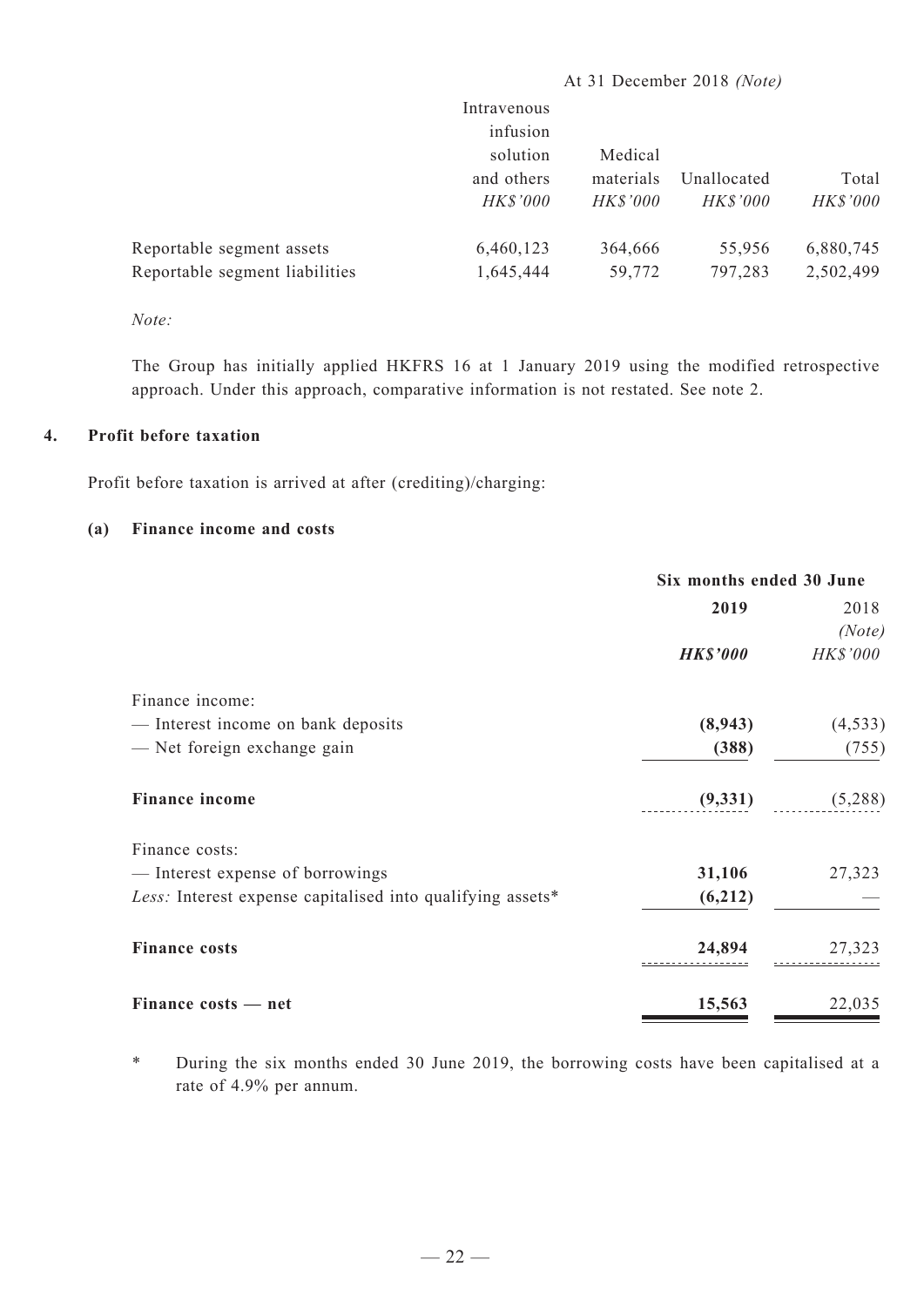|                                                   | Six months ended 30 June |           |  |
|---------------------------------------------------|--------------------------|-----------|--|
|                                                   | 2019                     | 2018      |  |
|                                                   |                          | (Note)    |  |
|                                                   | <b>HK\$'000</b>          | HK\$'000  |  |
| Research and development costs                    |                          |           |  |
| (other than amortisation costs)                   | 67,322                   | 63,056    |  |
| Less: Costs capitalised into intangible assets    | (16, 028)                | (16, 895) |  |
|                                                   | 51,294                   | 46,161    |  |
| Gain on disposal of property, plant and equipment | (474)                    | (1,902)   |  |
| Government grants                                 | (6, 158)                 | (3,218)   |  |
| Depreciation charges                              |                          |           |  |
| — owned property, plant and equipment             | 125,699                  | 131,204   |  |
| — right-of-use assets                             | 4,844                    |           |  |
| Amortisation of land use rights                   |                          | 3,781     |  |
| Amortisation of intangible assets                 | 8,386                    | 9,542     |  |

#### *Note:*

The Group has initially applied HKFRS 16 at 1 January 2019 using the modified retrospective approach. Under this approach, comparative information is not restated. See note 2.

#### **5. Income tax**

|                                                  | Six months ended 30 June |          |
|--------------------------------------------------|--------------------------|----------|
|                                                  | 2019                     | 2018     |
|                                                  | <b>HK\$'000</b>          | HK\$'000 |
| Current tax $-$ PRC corporate income tax ("CIT") | 106,302                  | 81,466   |
| Deferred taxation                                | (593)                    | (5,081)  |
|                                                  | 105,709                  | 76,385   |
|                                                  |                          |          |

Shijiazhuang No. 4 Pharmaceutical Co., Ltd. ("Shijiazhuang No.4"), Jiangsu Best New Medical Material Co., Ltd. ("Jiangsu Best"), Hebei Guolong Pharmaceutical Co., Ltd. and Hebei Hanlin Biotechnology Co., Ltd. have been certified as High and New Technology Enterprises ("HNTE") in 2018, 2017, 2017 and 2018, respectively. According to the tax incentives rules of the CIT Law of the People's Republic of China (the "CIT Law") for High and New Technology Enterprises, these entities are subject to preferential income tax rate of 15% for three years. The additional deduction of research and development expenditures have been increased from 50% to 75%, effective from 2018 to 2020, according to a new tax incentives policy promulgated by the State Tax Bureau of the PRC in September 2018.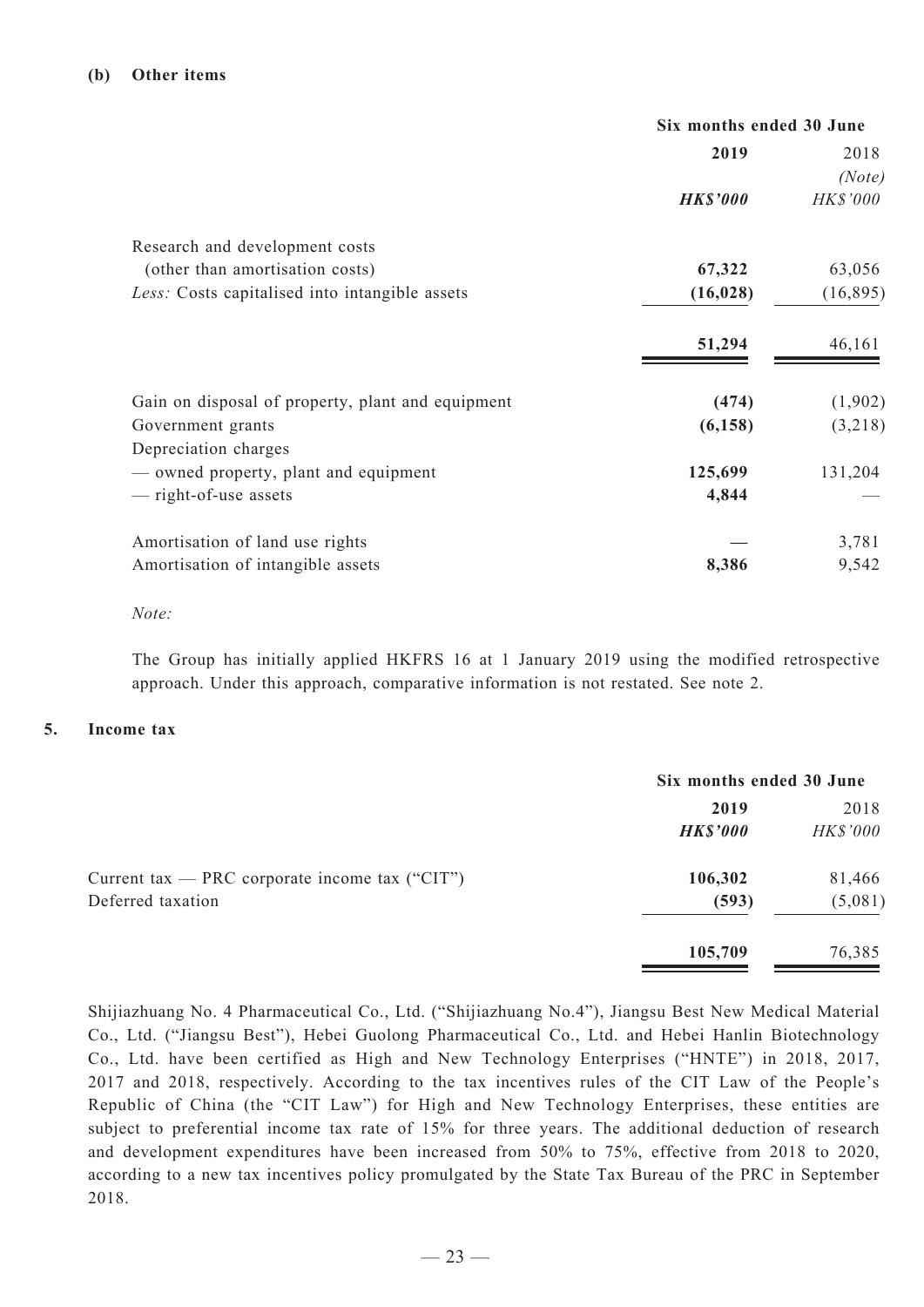All other subsidiaries of the Company established and operated in the PRC are subject to the PRC CIT at an applicable rate of 25%.

The CIT Law and its relevant regulations also impose a withholding tax at 10% on the foreign investors with respect to dividend distributions made out of the PRC entities from earnings accumulated from 1 January 2008, unless the foreign investors meet certain requirements specified in the relevant tax regulations in the PRC and accordingly are entitled to a preferential rate of 5%. Deferred tax liabilities have been provided for in this regard based on the expected dividends to be distributed from the Group's PRC subsidiaries in the foreseeable future in respect of the profits generated since 1 January 2008.

Taxation for other entities of the Group is charged at their respective applicable income tax rates ruling in the relevant jurisdictions.

#### **6. Earnings per share**

#### **(a) Basic earnings per share**

The calculation of basic earnings per share is based on the profit attributable to ordinary equity shareholders of the Company of HK\$548,244,000 for the six months ended 30 June 2019 (six months ended 30 June 2018: HK\$445,545,000) and the weighted average of 3,017,561,000 ordinary shares (six months ended 30 June 2018: 2,976,562,000 ordinary shares) in issue during the interim period.

#### **(b) Diluted earnings per share**

The calculation of diluted earnings per share is based on the profit attributable to equity shareholders of the Company of HK\$548,244,000 for the six months ended 30 June 2019 (six months ended 30 June 2018: HK\$445,545,000) and the weighted average number of 3,048,315,000 ordinary shares for the six months ended 30 June 2019 (six months ended 30 June 2018: 3,034,140,000 ordinary shares) after adjusting for the effects of dilutive potential ordinary shares under the Company's share option scheme, calculated as follows:

#### *Weighted average number of ordinary shares (diluted)*

|                                                                                                                             | Six months ended 30 June |           |
|-----------------------------------------------------------------------------------------------------------------------------|--------------------------|-----------|
|                                                                                                                             | 2019                     | 2018      |
|                                                                                                                             | <b>HK\$'000</b>          | HK\$'000  |
| Weighted average number of ordinary shares at 30 June (basic)<br>Effect of deemed issue of shares under the Company's share | 3,017,561                | 2,976,562 |
| option scheme                                                                                                               | 30,754                   | 57,578    |
| Weighted average number of ordinary shares at 30 June (diluted)                                                             | 3,048,315                | 3,034,140 |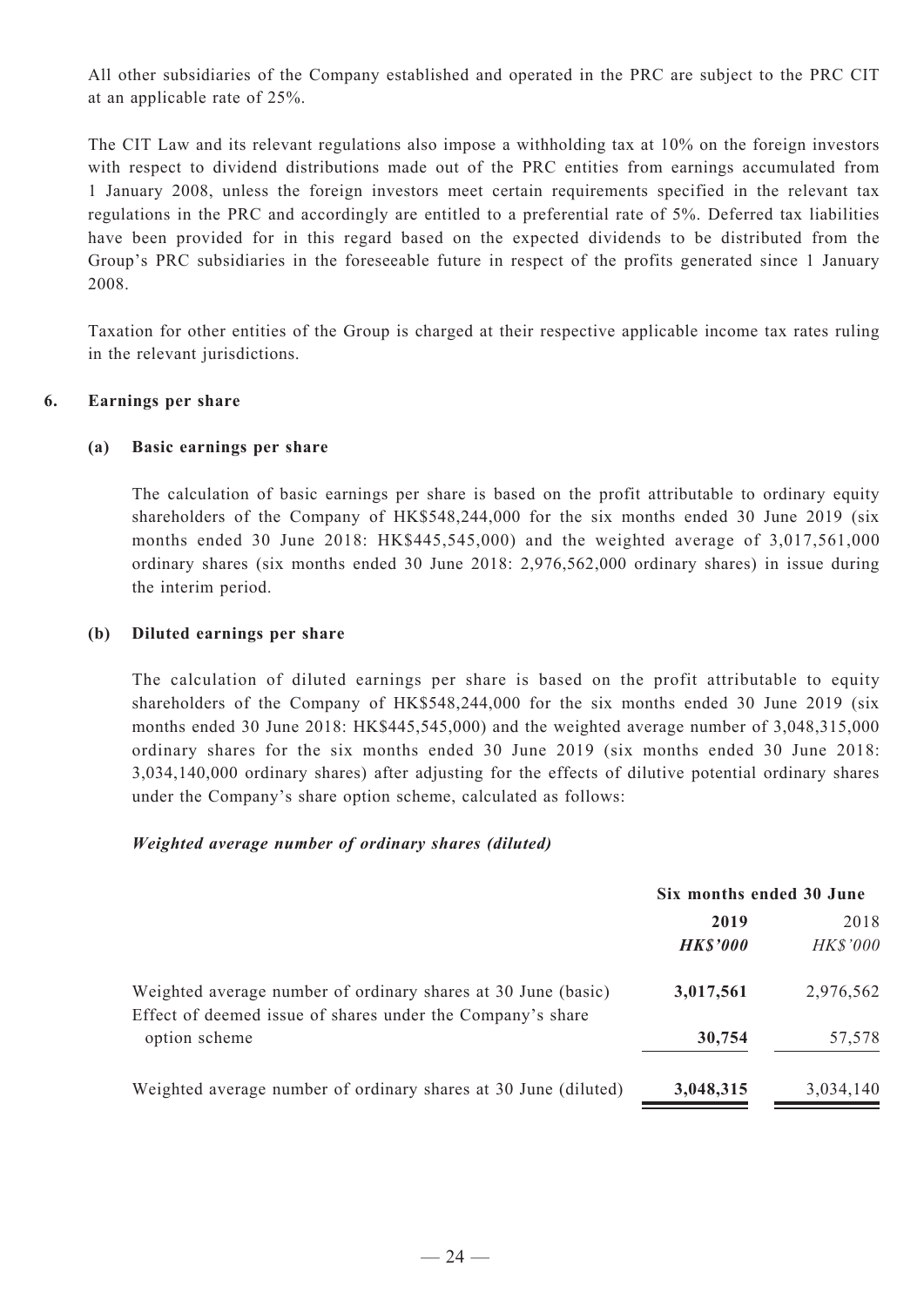#### **7. Trade and bills receivables**

As of the end of the reporting period, the ageing analysis of trade debtors and bills receivables, based on the invoice date (or date of revenue recognition, if earlier) and net of loss allowance, is as follows:

|                      | 30 June         | 31 December |
|----------------------|-----------------|-------------|
|                      | 2019            | 2018        |
|                      | <b>HK\$'000</b> | HK\$'000    |
| Within 3 months      | 1,224,275       | 986,536     |
| 4 to 6 months        | 305,900         | 225,455     |
| 7 to 12 months       | 123,531         | 65,260      |
| 1 to 2 years         | 2,006           | 61          |
| Less: Loss allowance | (5,863)         | (5,888)     |
|                      | 1,649,849       | 1,271,424   |

As at 30 June 2019, bills receivable of HK\$214,567,000 (31 December 2018: HK\$99,518,000) represent short-term bank acceptance notes receivable that entitle the Group to receive the full face amount from the banks at maturity, which generally ranges from 3 to 12 months from the date of issuance. Historically, the Group had experienced no credit losses on bills receivable. The Group from time to time endorses bills receivable to suppliers in order to settle payables.

As at 30 June 2019, the Group endorsed certain bank acceptance bills to suppliers for settling payables of the same amount on a full recourse basis. The Group has derecognised these bills receivable and payables to suppliers in their entirety. These derecognised bank acceptance bills had a maturity date of less than twelve months from the end of the reporting period. In the opinion of the directors, the Group has transferred substantially all the risks and rewards of ownership of these bills and has discharged its obligation of the payables to its suppliers, and the Group has limited exposure in respect of the settlement obligation of these bills receivable under the relevant PRC rules and regulations, should the issuing banks fail to settle the bills on maturity date. The Group considered the issuing banks of these bills are of good credit quality and non-settlement of these bills by the issuing banks on maturity is not probable. As at 30 June 2019, the Group's maximum exposure to loss and undiscounted cash outflow, which is same as the amount payable by the Group to suppliers in respect of the endorsed bills, should the issuing banks fail to settle the bills on maturity date, amounted to approximately HK\$464 million (31 December 2018: HK\$544 million). Bills receivable were therefore derecognised.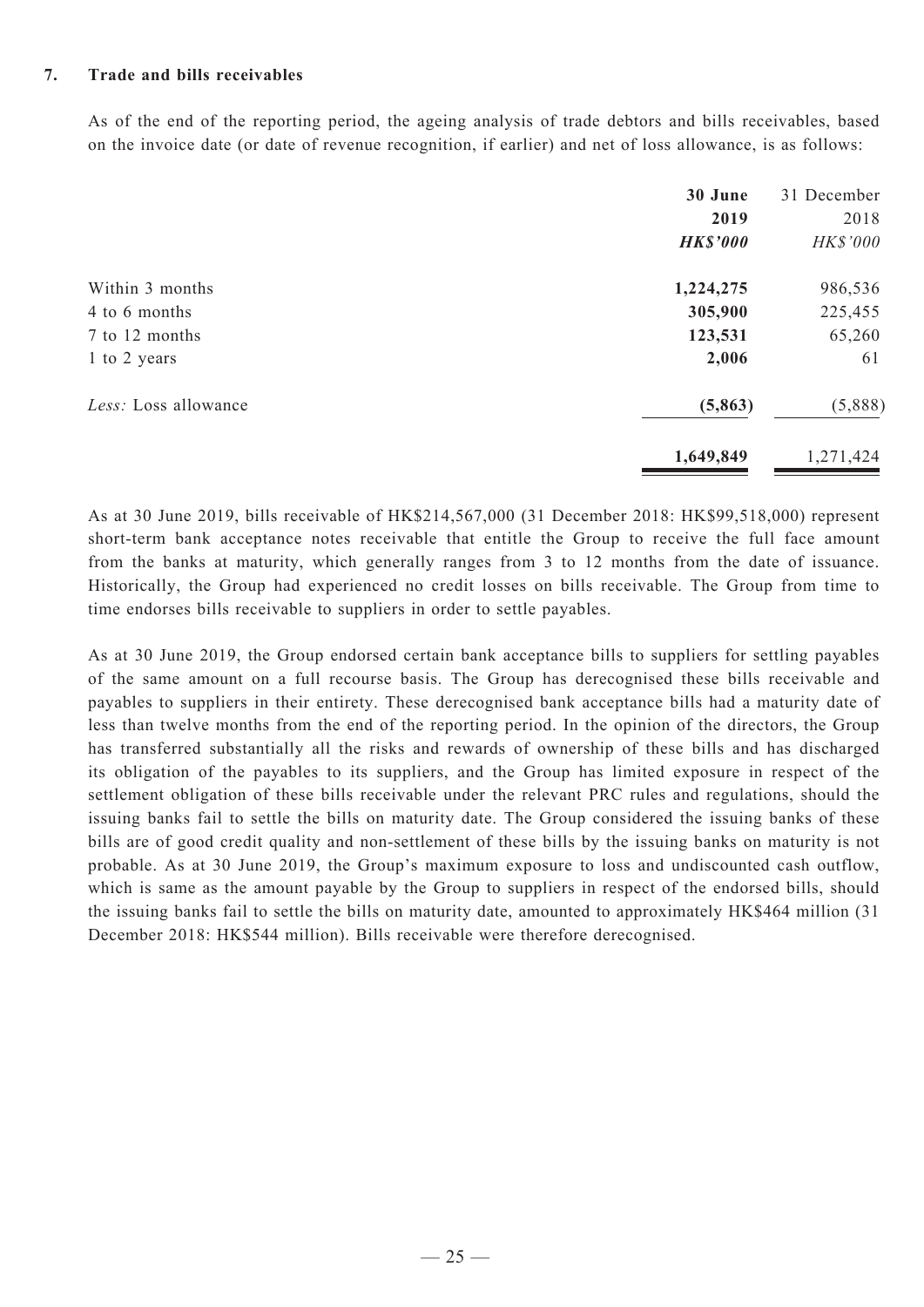#### **8. Trade payables**

As of the end of the reporting period, the ageing analysis of trade payables, based on the invoice date, is as follows:

|                   | 30 June         | 31 December |
|-------------------|-----------------|-------------|
|                   | 2019            | 2018        |
|                   | <b>HK\$'000</b> | HK\$'000    |
| Within 3 months   | 153,656         | 141,222     |
| 4 to 6 months     | 18,130          | 5,157       |
| 7 to 12 months    | 2,331           | 1,088       |
| 1 to 3 years      | 579             | 433         |
| More than 3 years | 679             | 605         |
|                   | 175,375         | 148,505     |

#### **9. Capital, reserves and dividends**

#### **(a) Dividends**

#### *(i) Dividends payable to equity shareholders attributable to the interim period*

|                                                                                                                         | Six months ended 30 June |                 |
|-------------------------------------------------------------------------------------------------------------------------|--------------------------|-----------------|
|                                                                                                                         | 2019                     | 2018            |
|                                                                                                                         | <b>HKS'000</b>           | <b>HK\$'000</b> |
| Interim dividend declared and paid after the interim period,<br>of HK5.0 cents per share (30 June 2018: HK4.0 cents per |                          |                 |
| share)                                                                                                                  | 151,701                  | 120,561         |

The interim dividend has not been recognised as a liability at the end of the reporting period.

*(ii) Dividends payable to equity shareholders attributable to the previous financial year, approved and paid during the interim period*

|                                                        | Six months ended 30 June |                 |
|--------------------------------------------------------|--------------------------|-----------------|
|                                                        | 2019                     | 2018            |
|                                                        | <b>HK\$'000</b>          | <b>HK\$'000</b> |
| Final dividend proposed after the end of the reporting |                          |                 |
| period of HK5.0 cents per share (30 June 2018: HK4.0)  |                          |                 |
| cents per share)                                       | 150,701                  | 120,561         |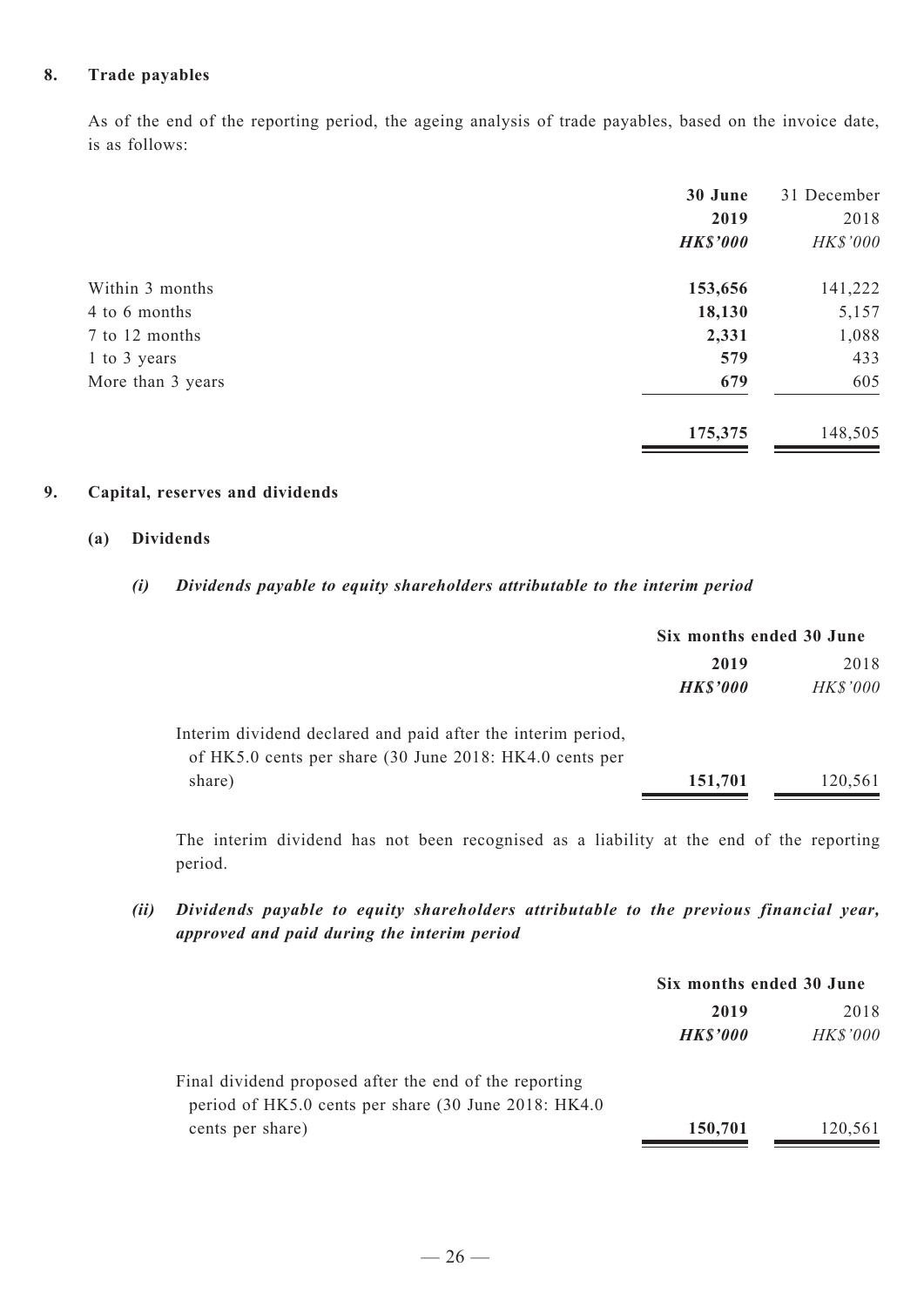#### **(b) Equity settled share-based transactions**

During the six months ended 30 June 2019, a total of 20,000,000 share options were exercised by one director of the Company, with exercise price of HK\$2.58 at a total consideration of HK\$51,600,000. As at 30 June 2019, the total number of share options outstanding and exercisable was 32,000,000 (31 December 2018: 52,000,000).

During the six months ended 30 June 2018, a total of 142,368,000 share options were exercised by three directors of the Company and two management staffs, with exercise prices of HK\$1.98 or HK\$2.58 at a total consideration of HK\$323,888,000.

### **(c) Capital management**

The Group has initially applied HKFRS 16 using the modified retrospective approach. Under this approach, the Group recognises right-of-use assets and corresponding lease liabilities for almost all leases previously accounted for as operating leases as from 1 January 2019. The adoption of HKFRS 16 does not have a material impact on the Group's total debt and gearing ratio and the Group's capital management policies.

# **MANAGEMENT DISCUSSION AND ANALYSIS**

# **Business Review**

SSY Group Limited (the "Company") and its subsidiaries (together, the "Group") are principally engaged in the research, development, manufacturing and selling of a wide range of pharmaceutical products, which includes finished medicines of mainly intravenous infusion solution to hospitals and distributors, bulk pharmaceuticals and medical materials. The Group has manufacturing plants in Hebei Province and Jiangsu Province, the People's Republic of China (the "PRC"), and sells to customers mainly in the PRC.

For the six months ended 30 June 2019, the review on the Group's business performance and financial performance are contained in the Chairman's statement under section headed "BUSINESS REVIEW" and in this Management Discussion and Analysis under section headed "FINANCIAL PERFORMANCE REVIEW" respectively. The future development in the Group's business is discussed in the Chairman's statement under section headed "PROSPECTS FOR DEVELOPMENT".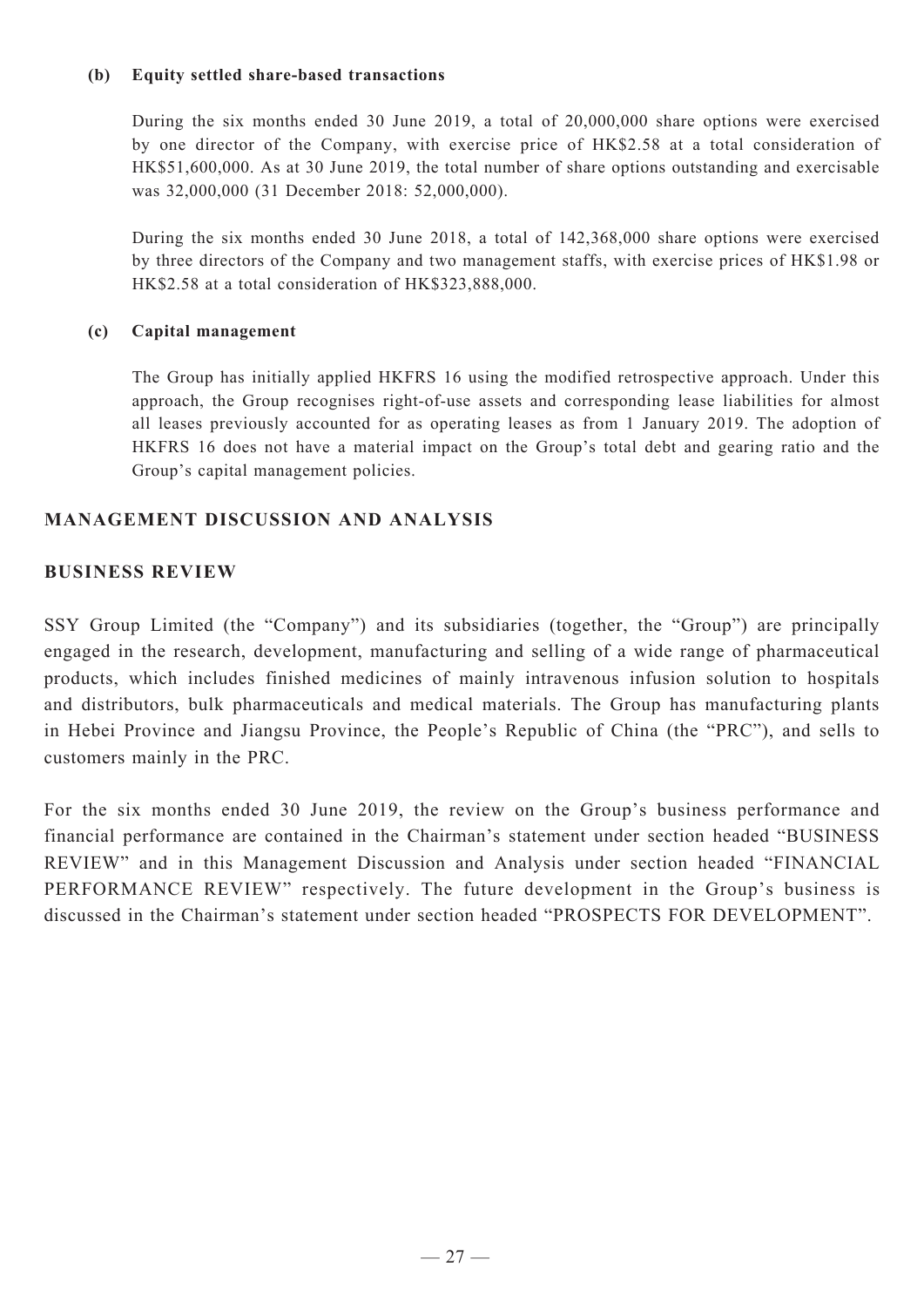# **FINANCIAL PERFORMANCE REVIEW**

# **Revenue**

The Group's intravenous infusion solution products and ampoule injection products are mainly manufactured and sold by Shijiazhuang No. 4 Pharmaceutical Co., Ltd. ("Shijiazhuang No. 4 Pharma"), a wholly-owned subsidiary. There are different forms of packing in intravenous infusion products including Non-PVC Soft Bag, Upright Soft Bag, PP Plastic Bottle and Glass Bottle, while ampoule injection products are mainly small liquid injections in forms of glass and PP plastic. The Group's medical materials are mainly manufactured and sold by Jiangsu Best New Medical Material Co., Ltd. ("Jiangsu Best"), which was also a wholly-owned subsidiary in the Group.

Majority of the Group's sales are conducted in the PRC and are denominated in Renminbi ("RMB"), which depreciated by approximately 5.7% when translated into Hong Kong dollars ("HK\$") for the six months ended 30 June 2019 as compared with that for corresponding period of last year. Nevertheless, as a result of the increase in sales volumes of intravenous infusion solutions and ampoule injections, revenue of the Group for the six months ended 30 June 2019 increased by 11.1% from HK\$2,092,766,000 in corresponding period of last year to HK\$2,325,829,000. Among which, revenue from intravenous infusion solution accounted for HK\$1,972,367,000 (30 June 2018: HK\$1,878,430,000), representing an increase of 5.0% as compared with corresponding period of last year. Among which, revenue from Non-PVC Soft Bag and Upright Soft Bag Infusion Solution were HK\$955,051,000 and HK\$330,141,000 respectively, totalling HK\$1,285,192,000, an increase of 2.9% as compared with corresponding period of last year and accounted for 65.2% of revenue from intravenous infusion solution; revenue from PP Plastic Bottle Infusion Solution was HK\$422,733,000 an increase of 5.9% as compared with corresponding period of last year and accounted for 21.4% of revenue from intravenous infusion solution; revenue from Glass Bottle Infusion Solution was HK\$264,442,000, an increase of 15.0% as compared with corresponding period of last year and accounted for 13.4% of revenue from intravenous infusion solution. Revenue from ampoule injections accounted for HK\$150,739,000 (30 June 2018: HK\$36,586,000), representing a significant increase of 312.0% as compared with corresponding period of last year.

With the increasing demand in the high quality intravenous infusion solution products in the PRC, the Group will keep focusing its production in Non-PVC Soft Bag and Upright Soft Bag infusion solution as well as increasing the proportion of therapeutic infusion solution among its revenue. The Group will also keep expanding its production in ampoule injections to drive revenue growth.

Revenue from medical materials products contributed HK\$81,326,000 (30 June 2018: HK\$81,575,000) to the Group, representing a slight decrease of 0.3% as compared with corresponding period of last year.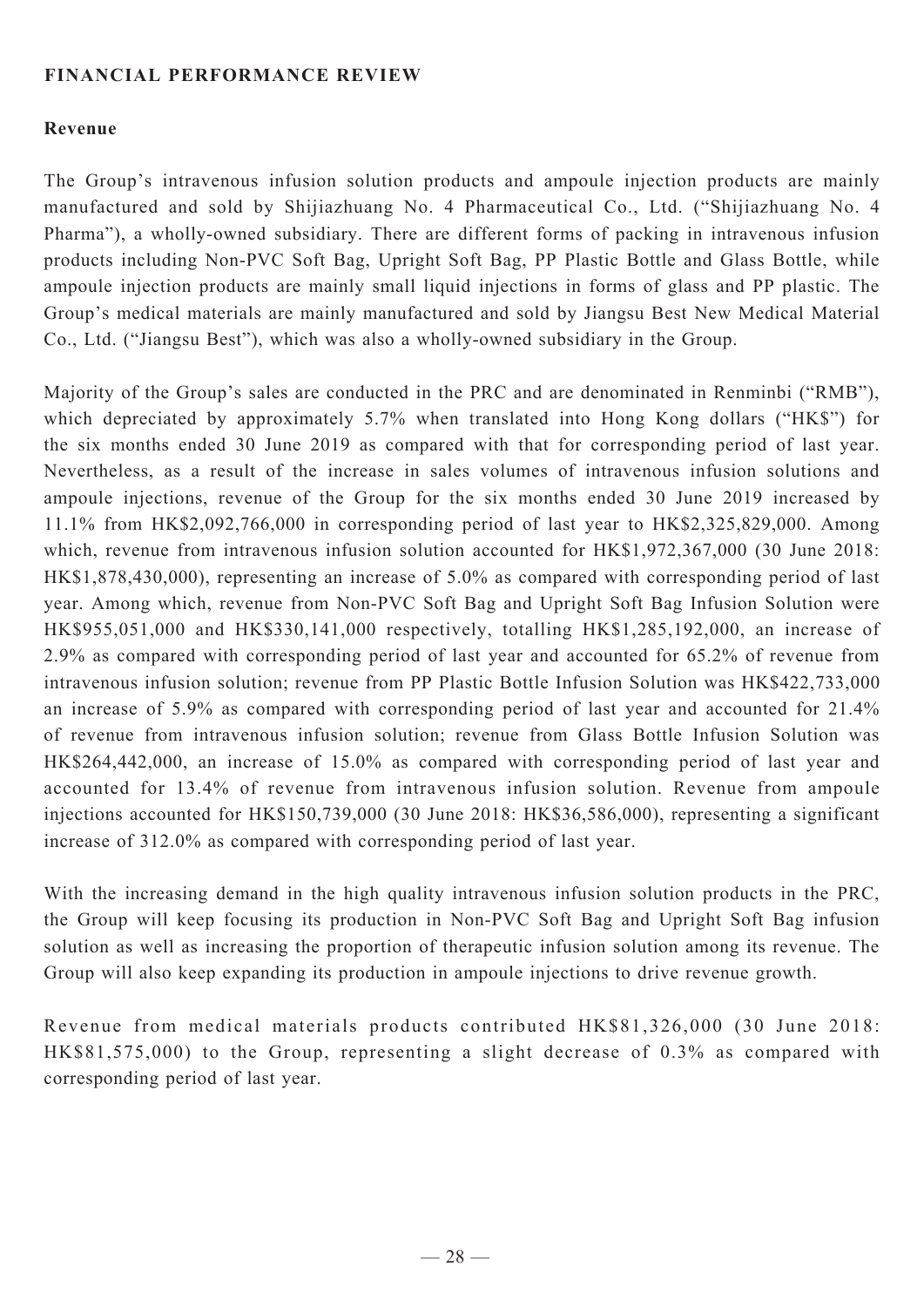### **Cost of sales**

The Group's cost of sales increased by 8.2% to HK\$835,573,000 for the six months ended 30 June 2019 as compared to the corresponding period last year of HK\$772,557,000. The cost of direct materials, direct labour and other costs represented approximately 60.3%, 13.8% and 25.9% of the total cost of sales respectively, while their comparative percentages for the corresponding period last year were 57.7%, 15.3% and 27.0% respectively.

# **Gross profit margin**

For the six months ended 30 June 2019, the Group recorded a total gross profit of HK\$1,490,256,000 (30 June 2018: HK\$1,320,209,000). Overall gross profit margin increased by 1.0 percentage point to 64.1% for the six months ended 30 June 2019 from 63.1% for the corresponding period last year. The increase of gross profit margin was mainly due to a better product mix from products with higher profit margins and the Group's continuous cost control measures.

# **Other net income**

For the six months ended 30 June 2019, the Group's other net income increased to approximately HK\$8,742,000 (30 June 2018: HK\$5,120,000) which mainly represented government grants.

# **Selling and distribution costs**

For the six months ended 30 June 2019, selling and distribution costs amounted to approximately HK\$651,777,000 (30 June 2018: HK\$629,609,000), which mainly consisted of transportation cost of approximately HK\$212,620,000 (30 June 2018: HK\$308,922,000), marketing service expenses of approximately HK\$263,178,000 (30 June 2018: HK\$167,130,000), advertising expenses of approximately HK\$116,919,000 (30 June 2018: HK\$84,179,000) as well as salary expenses for sales and marketing staff of approximately HK\$30,158,000 (30 June 2018: HK\$25,378,000).

Selling and distribution expenses increased by 3.5% for the six months ended 30 June 2019 as compared with corresponding period of last year. Such increase is mainly caused by increases in marketing service and advertising expenses due to the Group's continuous expansion in sales and product coverage.

# **General and administrative expenses**

For the six months ended 30 June 2019, general and administrative expenses was approximately HK\$175,333,000 (30 June 2018: HK\$150,608,000) which mainly comprised of salaries expenses for administrative staff of approximately HK\$75,474,000 (30 June 2018: HK\$52,451,000) as well as depreciation and amortisation expenses of approximately HK\$43,349,000 (30 June 2018: HK\$44,933,000).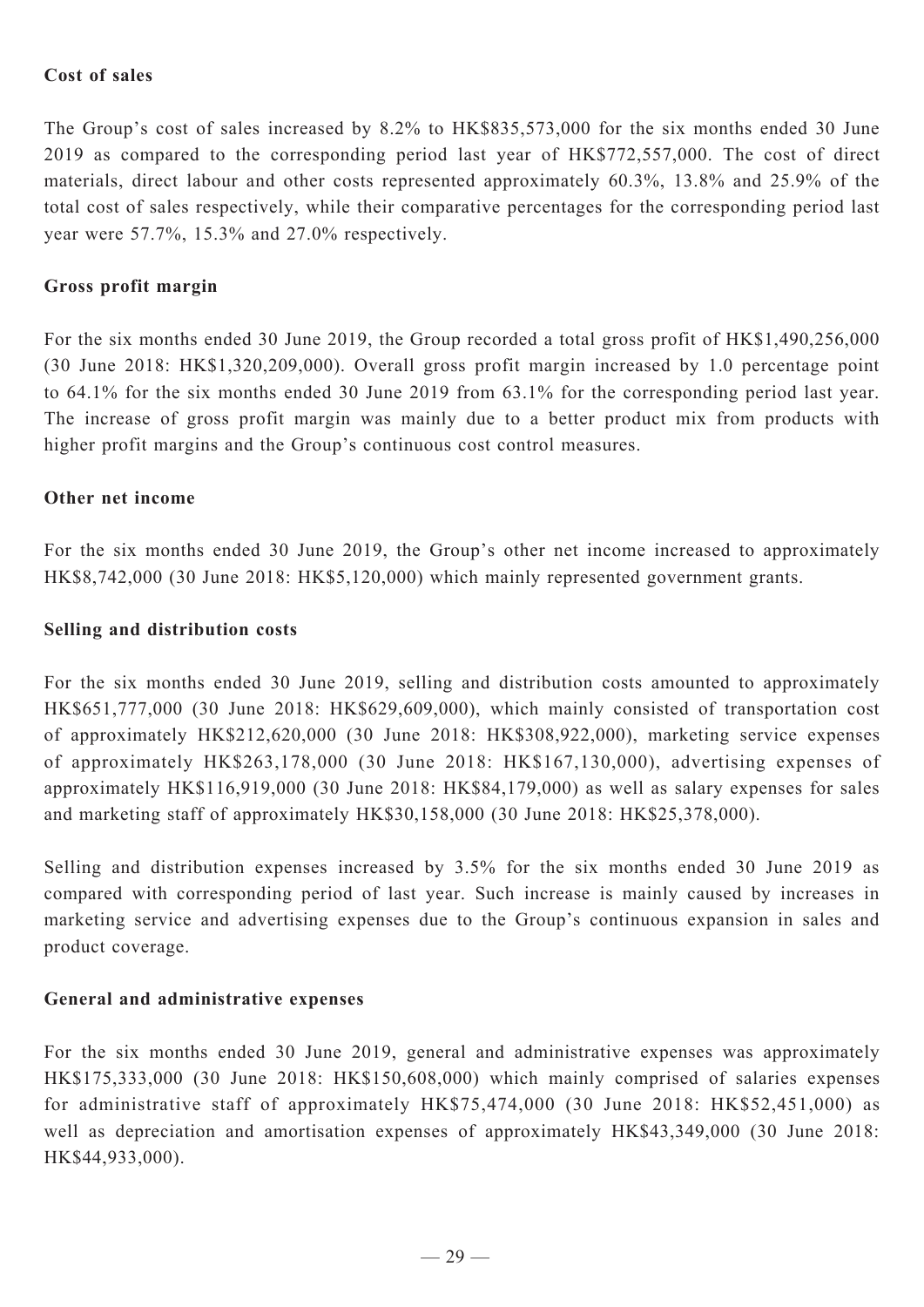The increase of 16.4% in general and administrative expense as compared to that of the corresponding period last year was mainly due to the Group's overall expansion in operations of Shijiazhuang No.4 Pharma and more staff in preparation for the new bulk pharmaceuticals project.

# **Profit from operations**

For the six months ended 30 June 2019, the Group's profit from operations amounted to HK\$671,888,000, representing an increase of 23.3% as compared to HK\$545,112,000 of the corresponding period last year, with the operating profit margin (defined as profit from operations divided by total revenue) increased to 28.9% from 26.0% of the corresponding period last year.

#### **Finance costs**

The Group's finance costs decreased by 8.9% to HK\$24,894,000 for the six months ended 30 June 2019 (30 June 2018: HK\$27,323,000), which represented interest expenses of bank borrowings after interest capitalisation.

### **Income tax**

The Group believes that Shijiazhuang No. 4 Pharma, Jiangsu Best, Hebei Guolong Pharmaceutical Co., Ltd. and Hebei Hanlin Biotechnology Co., Ltd. were qualified as the High and New Technology Enterprise and thus subject to a 15% preferential income tax in the PRC for both 2019 and 2018. For the six months ended 30 June 2019, the income tax expense increased by 38.4% to HK\$105,709,000 (30 June 2018: HK\$76,385,000) mainly due to a higher profit before taxation of the Group and a withholding tax incurred by dividend distribution made out of the PRC subsidiary.

# **Profit attributable to equity shareholders**

The profit attributable to equity shareholders of the Company for the six months ended 30 June 2019 increased by 23.1% to HK\$548,244,000 (30 June 2018: HK\$445,545,000), with net profit margin (defined as profit attributable to equity shareholders of the Company for the period divided by total revenue) increased to 23.6% from 21.3% of the corresponding period last year.

# **LIQUIDITY, FINANCIAL RESOURCES AND CAPITAL STRUCTURE**

The Group primarily finances its working capital and other capital requirements by net cash generated from operating activities and resorts to external financing including both long-term and short-term bank borrowings from time to time in case the projected operating cash flow is insufficient to meet the capital requirements.

As at 30 June 2019, the Group's cash and cash equivalents aggregated to HK\$583,530,000 (31 December 2018: HK\$902,062,000), mostly were denominated in RMB.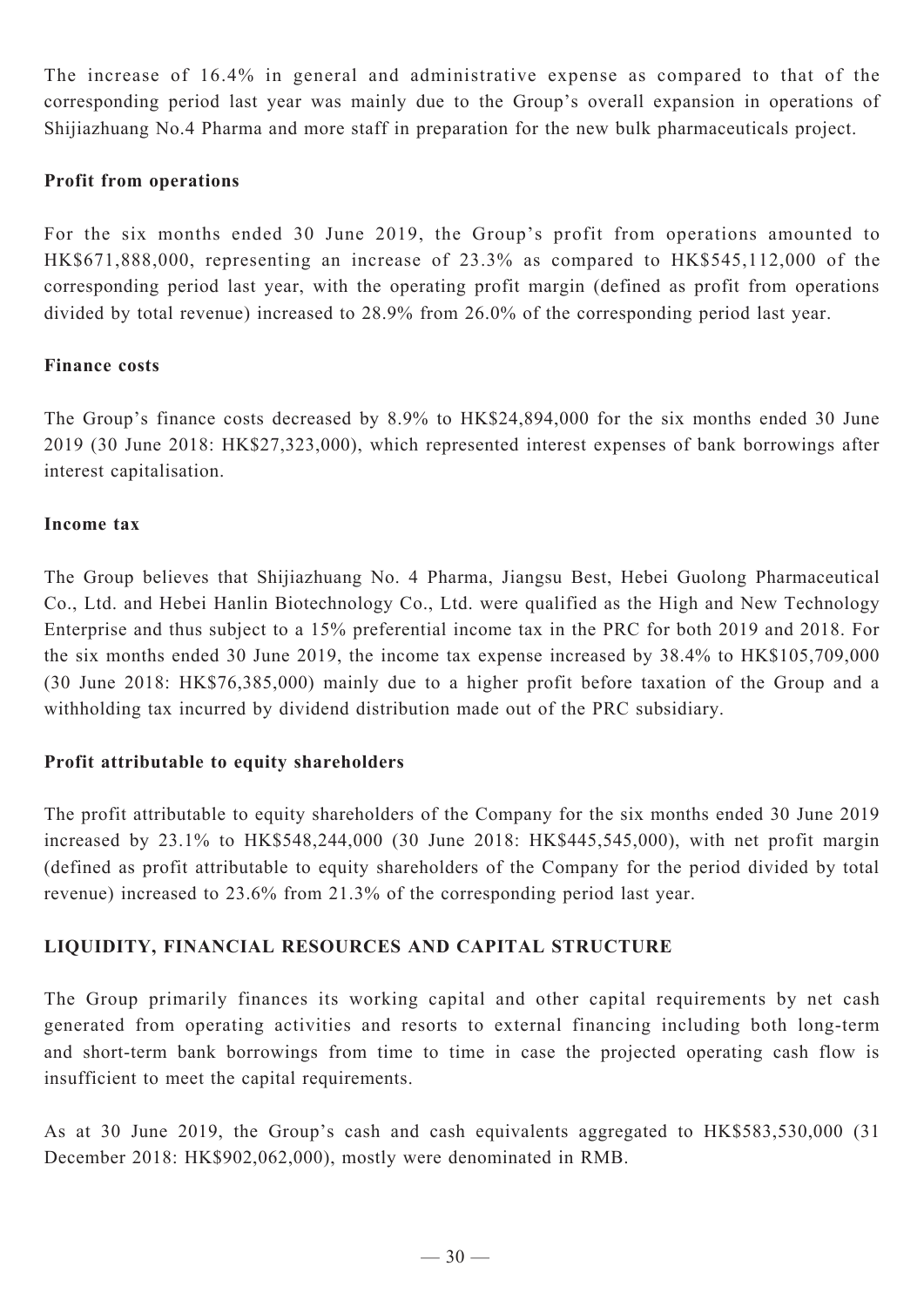As at 30 June 2019, the Group's bank borrowings amounted to HK\$1,573,568,000 (31 December 2018: HK\$1,494,502,000), comprising HK\$736,649,000 (31 December 2018: HK\$639,123,000) of borrowings denominated in RMB and HK\$836,919,000 (31 December 2018: HK\$855,379,000) in Hong Kong dollars. Except for a RMB79,000,000 bank borrowing which is repayable over 5 years, all of the Group's bank borrowings were repayable within 5 years, mostly bearing interest at floating rate.

Gearing ratio (defined as bank borrowings less cash and cash equivalents divided by total capital less non-controlling interests) increased from 12.3% as at 31 December 2018 to 17.5% as at 30 June 2019. Current ratio (defined as current assets divided by current liabilities) decreased from 2.22 as at 31 December 2018 to 2.03 as at 30 June 2019. For better cash management, the Group's fixed deposits as non-current assets significantly increased by 149.0% from HK\$114,129,000 as at 31 December 2018 to HK\$284,201,000 as at 30 June 2019, which were not classified as cash and cash equivalents in calculating gearing ratio and were not current assets in calculating current ratio.

As at 30 June 2019, the Group's total capital commitments outstanding but not provided for was HK\$340,395,000 (31 December 2018: HK\$505,649,000).

# **EMPLOYEES AND REMUNERATION POLICY**

As its business operation keeps growing, the Group had a need to strengthen its workforce to approximately 4,000 employees as at 30 June 2019 (approximately 3,700 employees as at 30 June 2018), most of whom were based in the PRC. The number of workers employed by the Group varies from time to time depending on its needs. The remuneration policy of employees other than executive Directors and senior management is based on industry practice and is periodically reviewed by executive Directors or senior management. Apart from social insurance and in-house training programmes, other kinds of remuneration such as discretionary bonuses, share options under the Share Option Scheme and shares granted under the Restricted Share Award Scheme may be awarded to employees according to the assessment of individual performance.

The remuneration policy of executive Directors and senior management are reviewed and recommended for the Board's approval by the Remuneration Committee. In addition, share options may be granted under the Share Option Scheme and shares may be granted under the Restricted Share Award Scheme to the executive Directors and senior management. The remuneration package is reviewed with reference to the Board's corporate goals and objectives, prevailing market practice, duties and responsibilities of the individual executive Director or senor management and his/her contribution to the Group.

The total remuneration cost incurred by the Group for the six months ended 30 June 2019 was approximately HK\$221,000,000 (30 June 2018: HK\$195,689,000).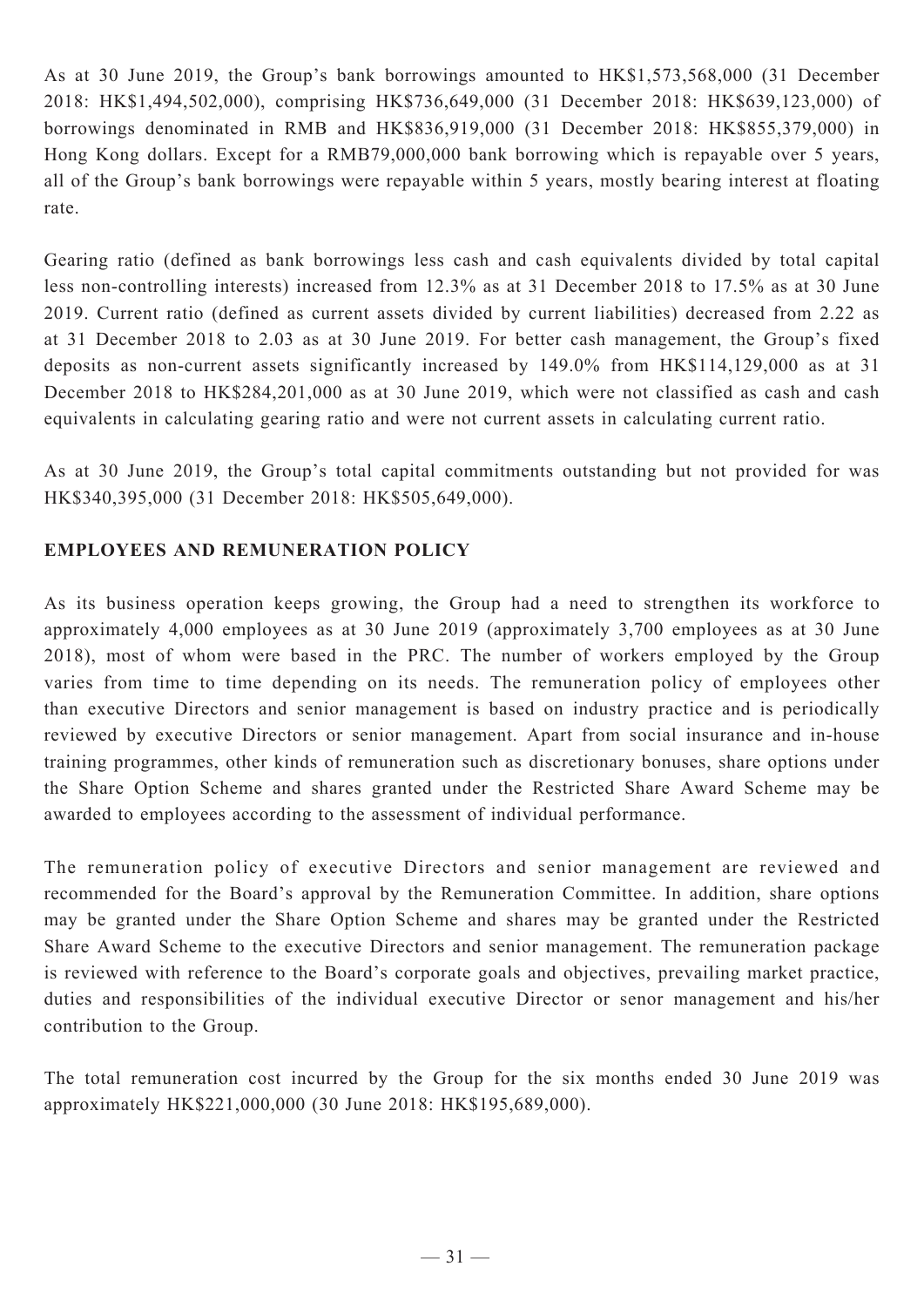# **CHARGE ON ASSETS**

As at 30 June 2019, the Group's right-of-use assets (previously presented as land use right) with carrying amount of HK\$71,866,000 (31 December 2018: HK\$72,984,000) and the Group's property, plant and equipment with carrying amount of HK\$26,660,000 (31 December 2018: HK\$28,273,000) were pledged as collateral for the Group's bank borrowings.

#### **FOREIGN EXCHANGE RISK**

Majority of the Group's businesses are operated in the PRC and are denominated in RMB. Except for the foreign currency translation risk arising from the translation into Hong Kong dollars for the financial statements of subsidiaries with the functional currencies of RMB, the Group does not expect any materially adverse effects of the exchange rate fluctuation. Hence, no financial instrument for hedging was employed. Nevertheless, the Group is closely monitoring the financial market and would consider appropriate measures if required.

As at the following dates, the exchange rates of converting Hong Kong dollars into RMB (as calculated in Hong Kong dollars) were:

| 1 January 2018 | 0.83591 |
|----------------|---------|
| 30 June 2018   | 0.84310 |
| 1 January 2019 | 0.87620 |
| 30 June 2019   | 0.87966 |

#### **Material acquisitions and disposals**

There was no material acquisition or disposal of subsidiaries or associates during the six months ended 30 June 2019.

#### **CONTINGENT LIABILITIES**

As at 30 June 2019, the Group did not have any significant contingent liabilities.

#### **PURCHASE, SALE OR REDEMPTION OF SECURITIES**

Neither the Company nor any of its subsidiaries has redeemed, purchased or sold any of the Company's listed securities for the six months ended 30 June 2019.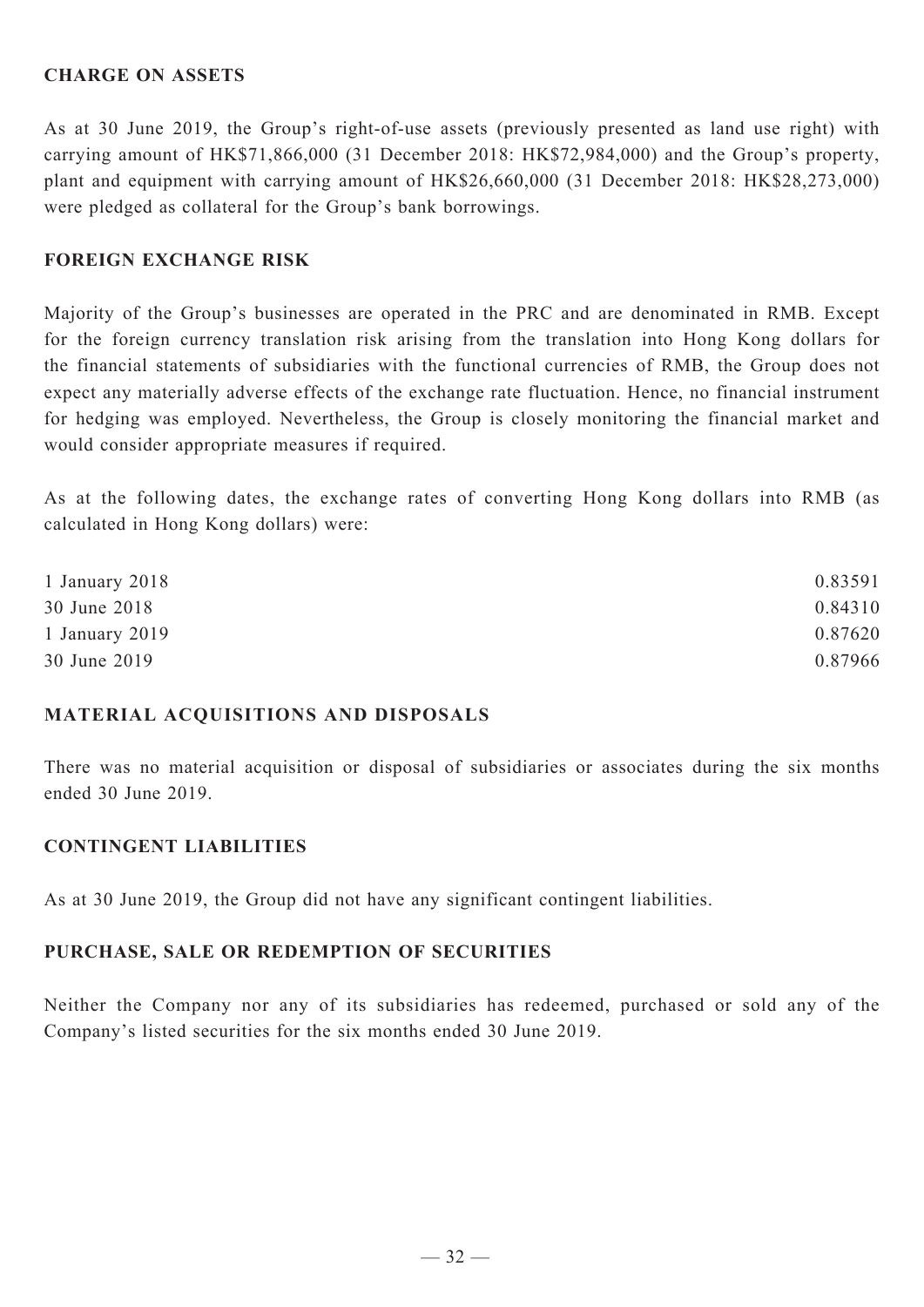#### **SHARE OPTION SCHEME**

As approved by an ordinary resolution passed by the shareholders at the Extraordinary General Meeting held on 20 September 2012, the Board had terminated the old share option scheme adopted on 16 October 2005 and adopted the existing share option scheme ("Share Option Scheme").

Share Option Scheme is valid and remains in force for a period of 10 years from 20 September 2012 (the "Scheme Period") unless terminated earlier by shareholders in general meeting. The purpose of Share Option Scheme is to enable the Board to grant share options to the Eligible Person as defined in Share Option Scheme including, among others, the directors, employee or proposed employee, consultants or advisers of or to the Company or its subsidiaries or any entity in which the Group holds an equity interest, as incentives or rewards for their contribution or potential contribution to the development and growth of the Group. The provisions of Share Option Scheme comply with the requirements of Chapter 17 of the Rules Governing the Listing of Securities on the Stock Exchange (the "Listing Rules").

Pursuant to Share Option Scheme, the offer for grant of options ("Offer") must be accepted within 30 days inclusive of the day on which such offer was made, with a payment of HK\$1.00 as consideration for the grant. The exercise price of the share option is to be determined by the Board provided always that it shall be at least the higher of (i) the closing price of the shares as stated in the daily quotations sheet issued by the Stock Exchange for the date of offer of grant, which must be a business day; and (ii) the average closing price of the shares as stated in the daily quotations sheets issued by the Stock Exchange for the five business days immediately preceding the date of offer of grant provided that the option price per share shall in no event be less than the nominal amount of one share. The share options are exercisable at any time during a period as the Board may determine in granting the share options but in any event shall not exceed 10 years from the date of Offer, subject to the terms and conditions of Share Option Scheme and any conditions of grant as may be stipulated by the Board.

The aggregate number of shares which may be issued upon exercise of all outstanding options granted and yet to be exercised under Share Option Scheme and any other schemes shall not exceed 30% of the issued share capital of the Company from time to time. The maximum number of shares issuable upon exercise of all options to be granted Share Option Scheme and any other schemes as from the commencement of the Scheme Period must not, in aggregate, exceed 10% of the shares in issue as at 20 September 2012 (the "Scheme Mandate Limit"). The Scheme Mandate Limit may be refreshed at any time by obtaining approval of the shareholders in general meeting provided that the new limit under the refreshed Scheme Mandate Limit must not exceed 10% of the issued share capital of the Company at the date of the shareholders' approval. The maximum number of shares issued and to be issued upon exercise of the options granted under Share Option Scheme and any other schemes to any of the Eligible Person (including cancelled, exercised and outstanding options) in any 12-month period up to the date of grant shall not exceed 1% of issued share capital of the Company unless shareholders' approval is obtained under the terms of Share Option Scheme.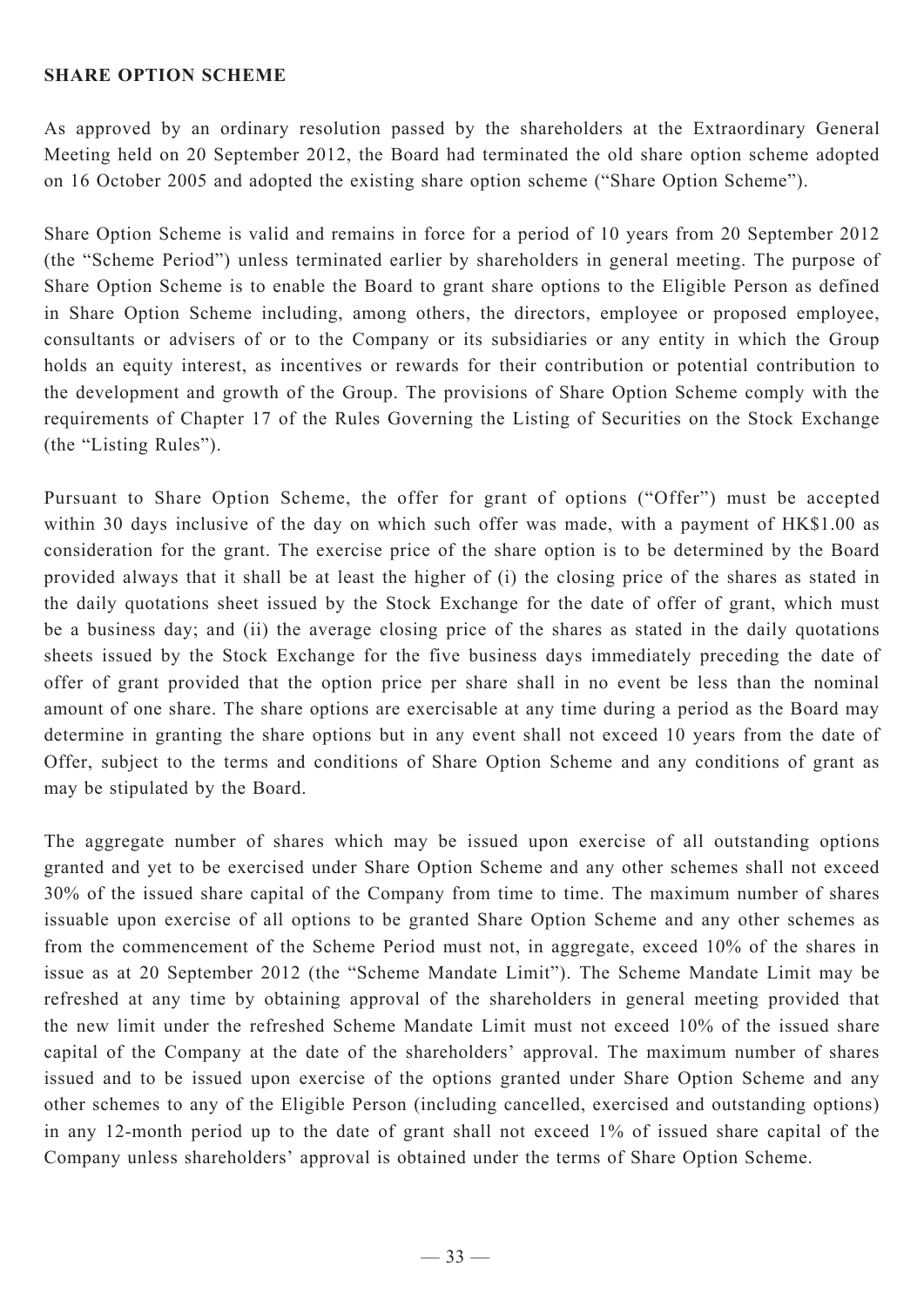On 19 October 2015, the Company granted a total of 122,000,000 share options to two executive directors of the Company and other management staff of the Group under Share Option Scheme, representing about 4.33% of the issued share capital as at the date immediately before share options were granted. The exercise price was HK\$1.98. The exercisable period was from 19 October 2015 to 18 October 2018. All of the share options have been exercised.

On 15 April 2016, the Company granted 122,000,000 share options to Mr. Qu Jiguang, the Chairman and the CEO of the Company, under Share Option Scheme, representing about 4.31% of the issued share capital as at the date immediately before share options were granted. The exercise price was HK\$2.58. The exercisable period was from 15 April 2016 to 14 April 2021. Such grant of share options was approved by the independent shareholders at the annual general meeting held on 27 May 2016. During the six months ended 30 June 2019, a total of 20,000,000 (year ended 31 December 2018: 70,000,000) share options were exercised by Mr. Qu Jiguang and, as a result, a total of 20,000,000 (year ended 31 December 2018: 70,000,000) ordinary shares of the Company was issued.

The refreshment of Scheme Mandate Limit was approved at the annual general meeting held on 27 May 2016. Upon such approval, the Directors were authorised to grant share options to subscribe up to 10% of the issued share capital as at the date of such approval. Pursuant to the Listing Rules and the Share Option Scheme, share options previously granted under the Share Option Scheme (including those outstanding, cancelled, lapsed in accordance with the Share Option Scheme or exercised share options) will not be counted for purpose of calculating the Scheme Mandate Limit as refreshed. The limit on the number of shares which may be issued upon exercise of all outstanding share options granted and yet to be exercised under the Share Option Scheme and any other schemes of the Company must not exceed 30% of the shares in issue from time to time. No share options may be granted under the Share Option Scheme and any other schemes of the Company if this will result in the limit being exceeded.

The movement of the total number of share options outstanding is shown as follows:

|                                                           | Six months          | Year ended    |  |
|-----------------------------------------------------------|---------------------|---------------|--|
|                                                           | ended               | 31 December   |  |
|                                                           | <b>30 June 2019</b> | 2018          |  |
| Outstanding at the beginning of the period/year           | 52,000,000          | 194,368,000   |  |
| Granted during the period/year                            |                     |               |  |
| Exercised during the period/year                          | (20,000,000)        | (142,368,000) |  |
| Lapsed during the period/year                             |                     |               |  |
| Outstanding and exercisable at the end of the period/year | 32,000,000          | 52,000,000    |  |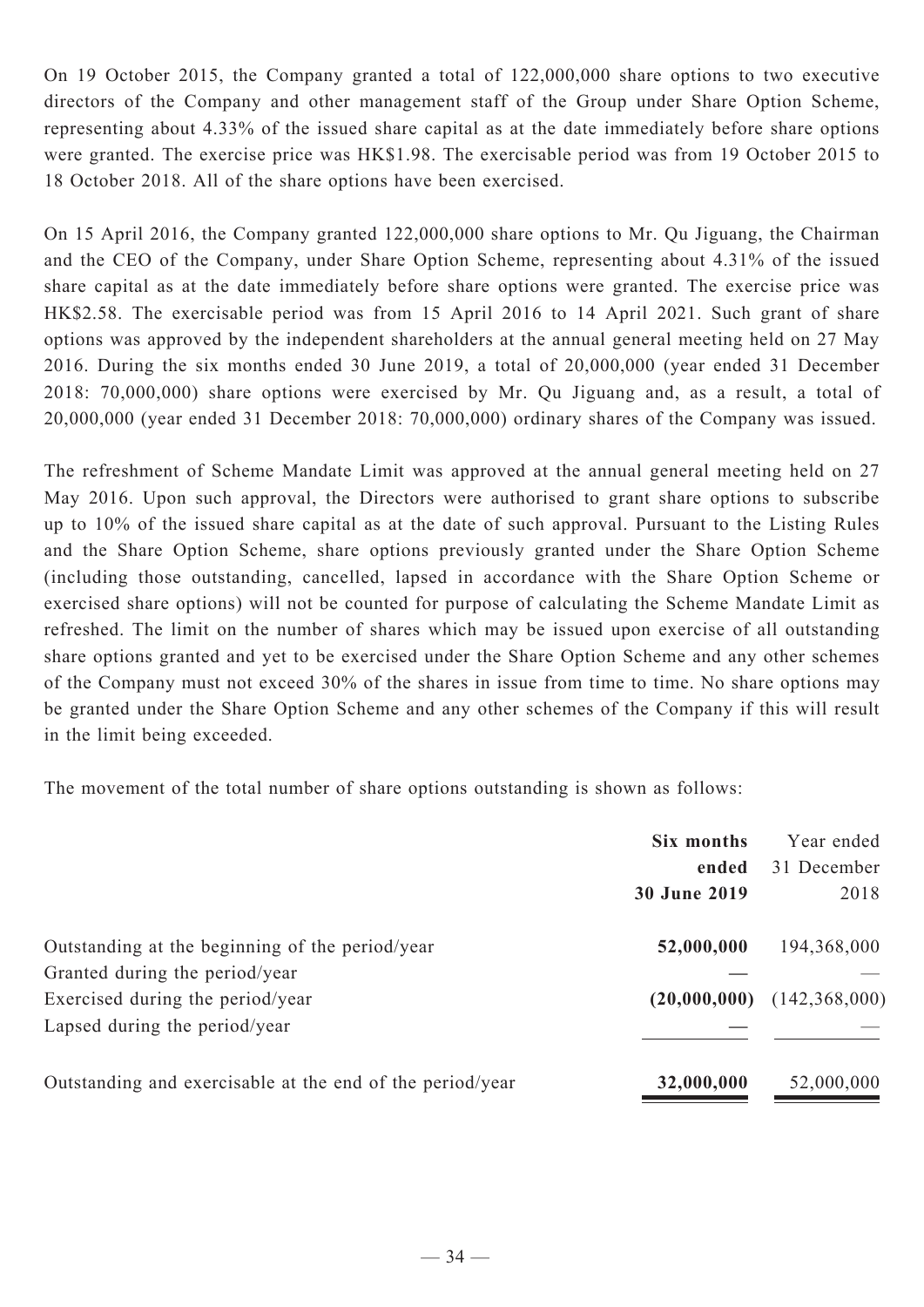The details of share options movements during the six months ended 30 June 2019 are shown as follows:

|                         |               |                                    |                                | Number of share options         |                                 |                                   |                                  |
|-------------------------|---------------|------------------------------------|--------------------------------|---------------------------------|---------------------------------|-----------------------------------|----------------------------------|
| <b>Name of Director</b> | Date of grant | <b>Exercise</b> price<br>per share | Exercisable<br>period          | Outstanding<br>at 1 Jan<br>2019 | Granted<br>during<br>the period | Exercised<br>during<br>the period | Outstanding<br>at 30 Jun<br>2019 |
| Mr. Qu Jiguang          | 15 Apr 2016   | HK\$2.58                           | 15 Apr $2016 -$<br>14 Apr 2021 | 52,000,000                      |                                 | (20,000,000)                      | 32,000,000                       |

As at 30 June 2019, the share options granted under Share Option Scheme and remained outstanding had an weighted average exercise price of approximately HK\$2.58 (31 December 2018: HK\$2.58) and a remaining contractual life of approximately 1.79 years (31 December 2018: 2.29 years). Assuming that all share options outstanding as at 30 June 2019 are exercised, the Company will receive proceeds of HK\$82,560,000.

# **RESTRICTED SHARE AWARD SCHEME**

The Company has adopted the Restricted Share Award Scheme on 27 December 2018 (the "Adoption Date"), pursuant to which existing shares will be purchased by the trustee from the market out of cash contributed by the Group and be held on trust for the participants selected by the Board (the "Selected Participants") until such shares are vested in the relevant Selected Participants in accordance with the terms of the Restricted Share Award Scheme. The purpose and objective of the Restricted Share Award Scheme are to provide the Selected Participants with an opportunity to acquire a proprietary interest in the Company, to encourage and retain such individuals to work with the Company, and to provide additional incentive for them to achieve performance goals. The Restricted Share Award Scheme shall terminate upon the expiry of the period of 10 years from the Adoption Date.

The Board may, from time to time, at its absolute discretion determine the number of restricted Shares to be granted and select any participant to be a Selected Participant with such vesting conditions as it may deem appropriate under the Restricted Share Award Scheme. Participants of the Restricted Share Award Scheme include any individual being an executive director, employee, officer of the Company or any subsidiary. The maximum number of shares which the trustee may purchase with funds contributed by the Group amounts to 60,280,507 shares, representing 2% of the Company's issued share capital as at the Adoption Date. The maximum number of shares which may be granted to a Selected Participant at any one time or in aggregate may not exceed 1% of the issued share capital of the Company as at the Adoption Date, and the transactions involved shall be in compliance with the requirements of Chapter 14A of the Listing Rules if they fell under the definition of "connected transactions" in Chapter 14A of the Listing Rules.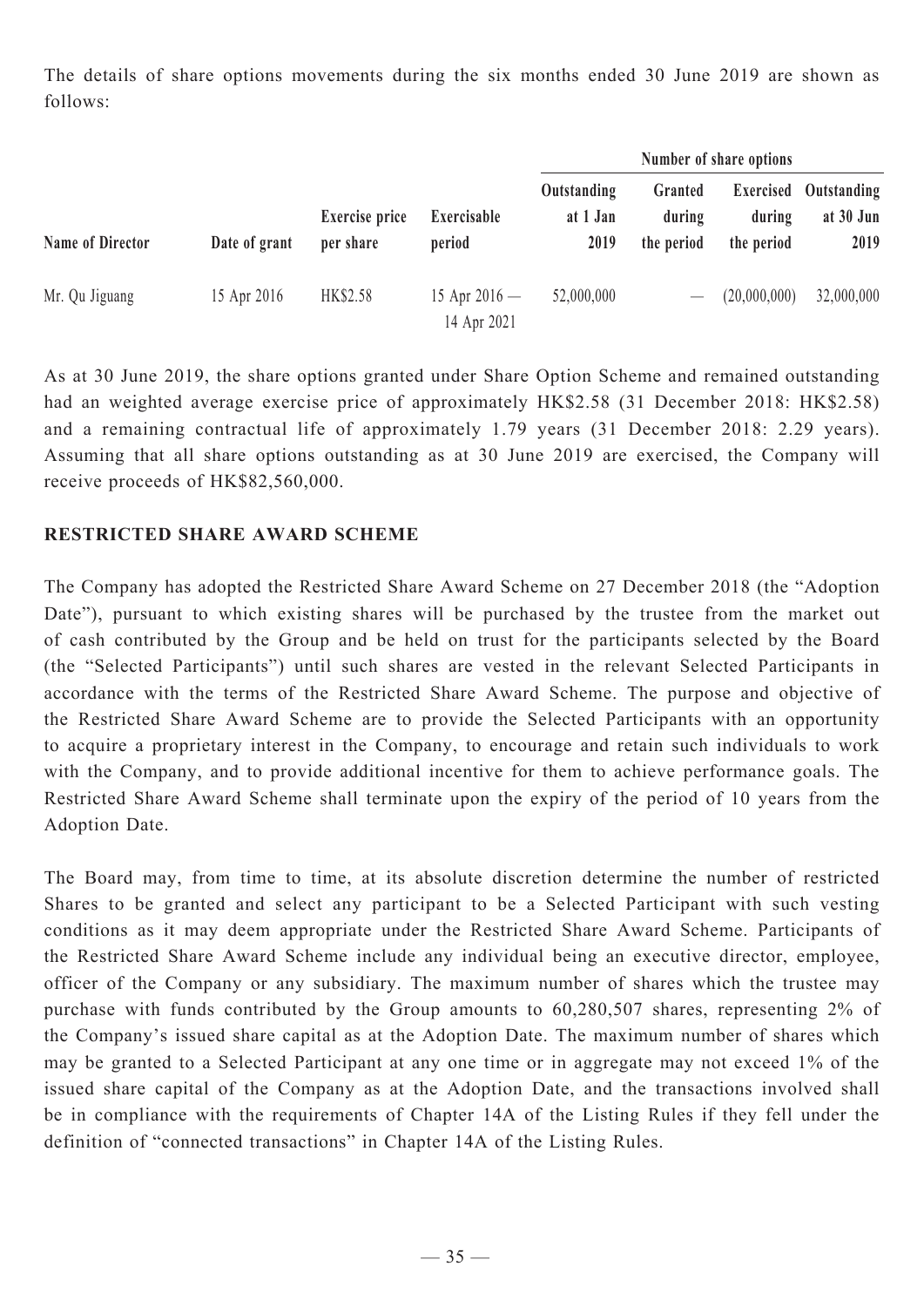Up to the date of this interim report, no shares have been purchased by the trustee and no shares have been awarded to any Selected Participants pursuant to the Restricted Share Award Scheme since the Adoption Date.

# **SUFFICIENCY OF PUBLIC FLOAT**

Based on the information that is publicly available to the Company and within the knowledge of the Directors, it is confirmed that a sufficient public float of more than 25% of the issued capital of the Company has been maintained as at the latest practicable date, being 26 August 2019, and at all times during the six months ended 30 June 2019.

# **Model Code for Securities Transactions by Directors**

The Company has adopted the Model Code for Securities Transactions by Directors of Listed Issuers as set out in Appendix 10 to the Listing Rules (the "Model Code"). Having made specific enquiry with all Directors, the Directors confirmed that they had complied with the required standard set out in the Model Code during the six months ended 30 June 2019.

# **Corporate Governance Practices**

The Board is committed to maintaining a high standard of corporate governance. The Board believes that good corporate governance practices are essential for the growth of the Group and for safeguarding and maximizing shareholders' interests.

The Company has adopted the Corporate Governance Code (the "CG Code") contained in Appendix 14 of the Rules Governing the Listing of Securities on the Stock Exchange of Hong Kong Limited (the "Listing Rules"). During the six months ended 30 June 2019, the Company has complied with all applicable provisions of CG Code with deviation from code provision A.2.1 as set out below.

Code provision A.2.1 of the CG Code stipulates that the roles of chairman and chief executive officer should be separate and should not be performed by the same individual.

The Board appointed Mr. Qu Jiguang as the Chairman, who was responsible for the leadership and effective running of the Board. Mr. Qu Jiguang has also assumed the role as the chief executive officer of the Company, who was delegated with the responsibilities to lead the management implementing the business strategies of the Group. The Company believes that vesting both roles in Mr. Qu Jiguang will allow for more effective planning and execution of business strategies. As all major decisions are made in consultation with members of the Board, the Company believes that there is adequate balance of power and authority in place.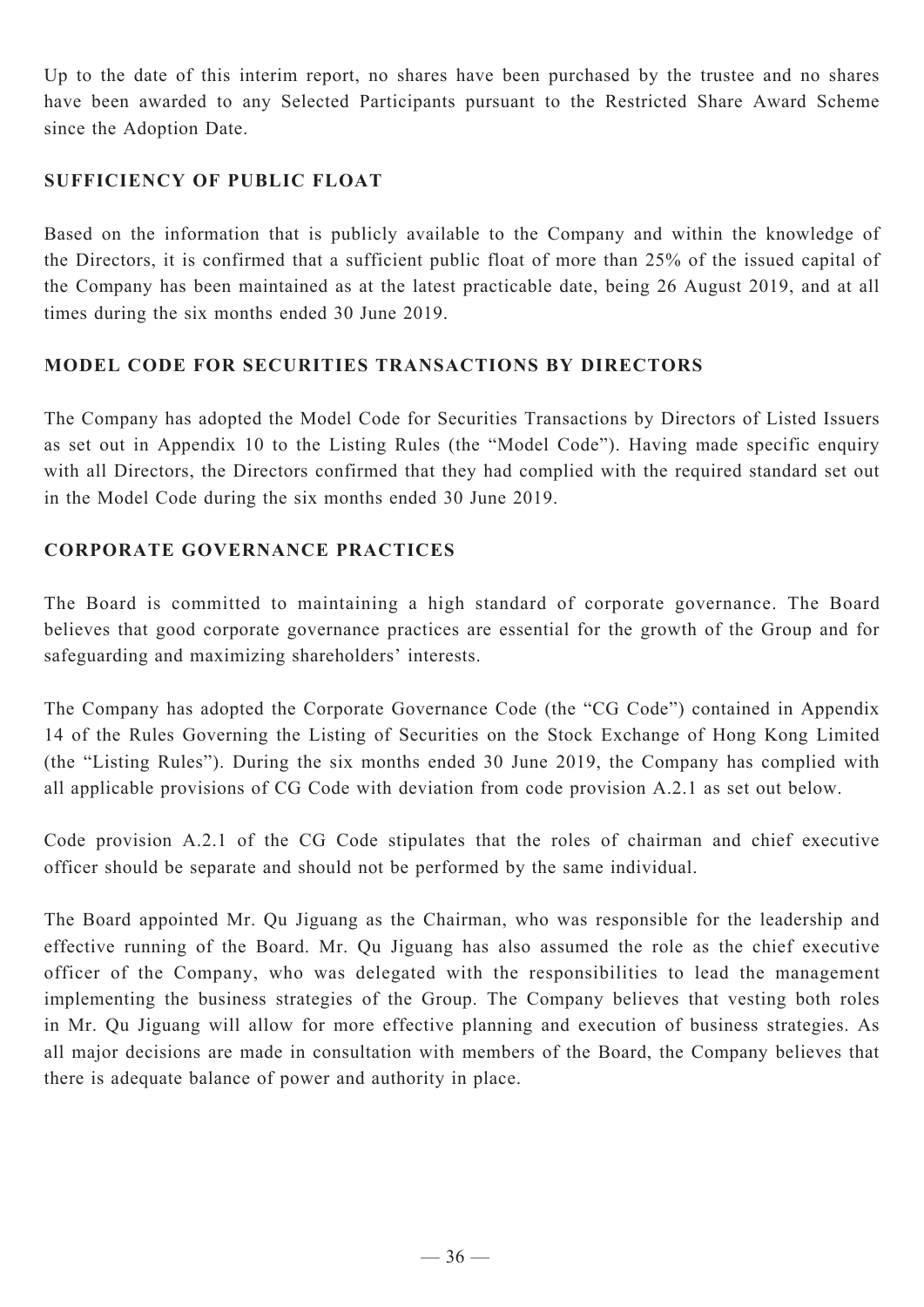# **INDEPENDENT REVIEW OF AUDITORS**

The interim financial report for the six months ended 30 June 2019 is unaudited, but has been reviewed by KPMG, in accordance with Hong Kong Standard on Review Engagements 2410 "Review of Interim Financial Information Performed by the Independent Auditor of the Entity" issued by the Hong Kong Institute of Certified Public Accountants, whose unmodified review report is included in the interim report.

# **AUDIT COMMITTEE**

The audit committee of the Company has reviewed the Group's interim report for the six months ended 30 June 2019.

# **INTERIM DIVIDEND**

The Directors resolved to pay on 20 September 2019 an interim dividend of HK5 cents per share (30 June 2018: HK4 cents per share) amounting to a total of approximately HK\$151,701,000 for the six months ended 30 June 2019 to the shareholders named in the register of members of the Company on 9 September 2019.

# **CLOSURE OF REGISTER OF MEMBERS**

The register of members of the Company will be closed from Tuesday, 10 September 2019 to Friday, 13 September 2019 (both days inclusive), during which period, no transfer of shares will be registered.

In order to qualify for the interim dividend, all transfer documents, accompanied by the relevant share certificate(s) must be lodged with the Company's branch share registrar and transfer office in Hong Kong, Computershare Hong Kong Investor Services Limited at Shops 1712-1716, 17th Floor, Hopewell Centre, 183 Queen's Road East, Wanchai, Hong Kong by no later than 4:30 p.m., Monday, 9 September 2019.